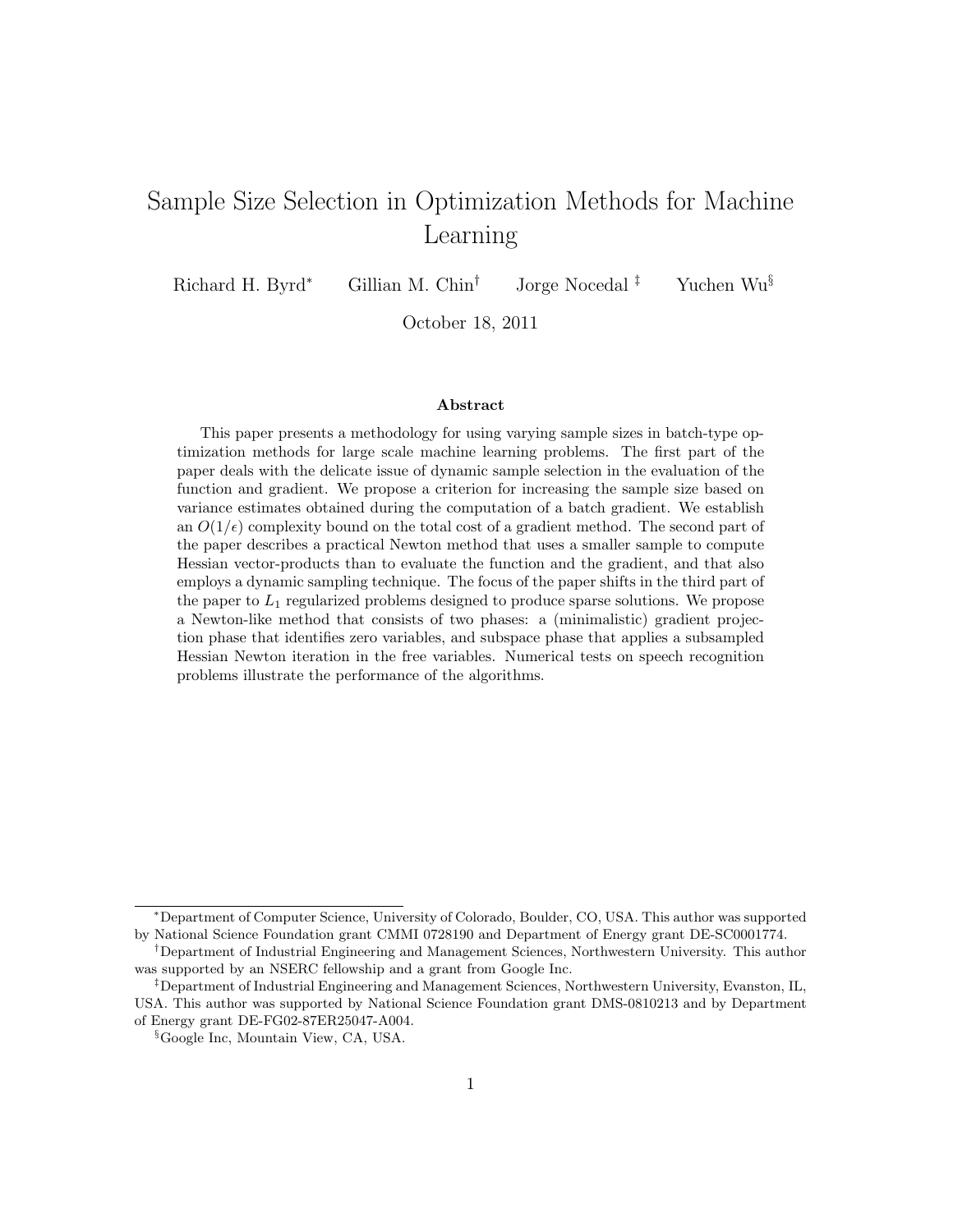### 1 Introduction

In optimization for supervised machine learning, there exist two regimes in which popular algorithms tend to operate: the stochastic approximation regime, which samples a small data set per iteration, typically a single data point, and the batch or sample average approximation regime, in which larger samples are used to compute an approximate gradient. The choice between these two extremes outlines the well-known tradeoff between inexpensive noisy steps and expensive but more reliable steps, and has given rise to a myriad of optimization algorithms for machine learning and stochastic programming. The availability of parallel computing environments however, has developed a fairly different tradeoff, namely the value of inexpensive sequential steps of stochastic gradient methods versus that of batch steps in which function and gradients are computed in parallel.

In the first part of this paper, we consider the delicate issue of sample selection in the evaluation of function and gradients. We present a practical algorithm for unconstrained stochastic optimization that operates in a mini-batch framework, and that dynamically increases the size of the training sample during the course of the algorithm's progression. The decision to increase the size of the training sample is based on sample variance estimates of batch gradients. By initially selecting a small sample and gradually increasing its size, the algorithm is able to keep overall costs low, while still managing to obtain the desired level of accuracy. In this paper, we study the theoretical properties of a simplified steepest decent method that incorporates this dynamic sample size technique, and we present results pertaining to convergence in expectation, as well as complexity bounds for the total cost of the algorithm.

Sample selection also plays a crucial role in the incorporation of curvature information in a Hessian-free Newton method for machine learning [7, 21]. In this so-called subsampled Hessian Newton-CG method, the step computation is obtained by applying the conjugate gradient (CG) method, which only requires Hessian-vector products and not the Hessian matrix itself. Within this context, the central question is how to select a useful training sample for computing Hessian-vector products that is significantly smaller than the sample used for function and gradient computations. In the second part of the paper, we discuss a Newton-CG method that uses dynamic sampling for the evaluation of the function and gradient as well as for the incorporation of Hessian information. The computational advantages of the proposed dynamic method, over more traditional techniques, are illustrated on a speech recognition problem provided by Google.

The third part of the paper considers optimization problems in which the objective function is the sum of a convex loss function and an  $L_1$  regularization term. We propose a two-phase method consisting of an active-set prediction phase and a subspace phase. A minimum norm subgradient is employed to predict the zero components of the solution, and a subsampled Hessian Newton-CG method is applied in the subspace phase. We compare the performance of the algorithm with that of the orthant-wise L-BFGS method [2] on a speech recognition problem, and observe that the subspace phase plays an important role in generating sparse solutions quickly.

This paper can be seen as a continuation of the work in [7], which dealt with Hessian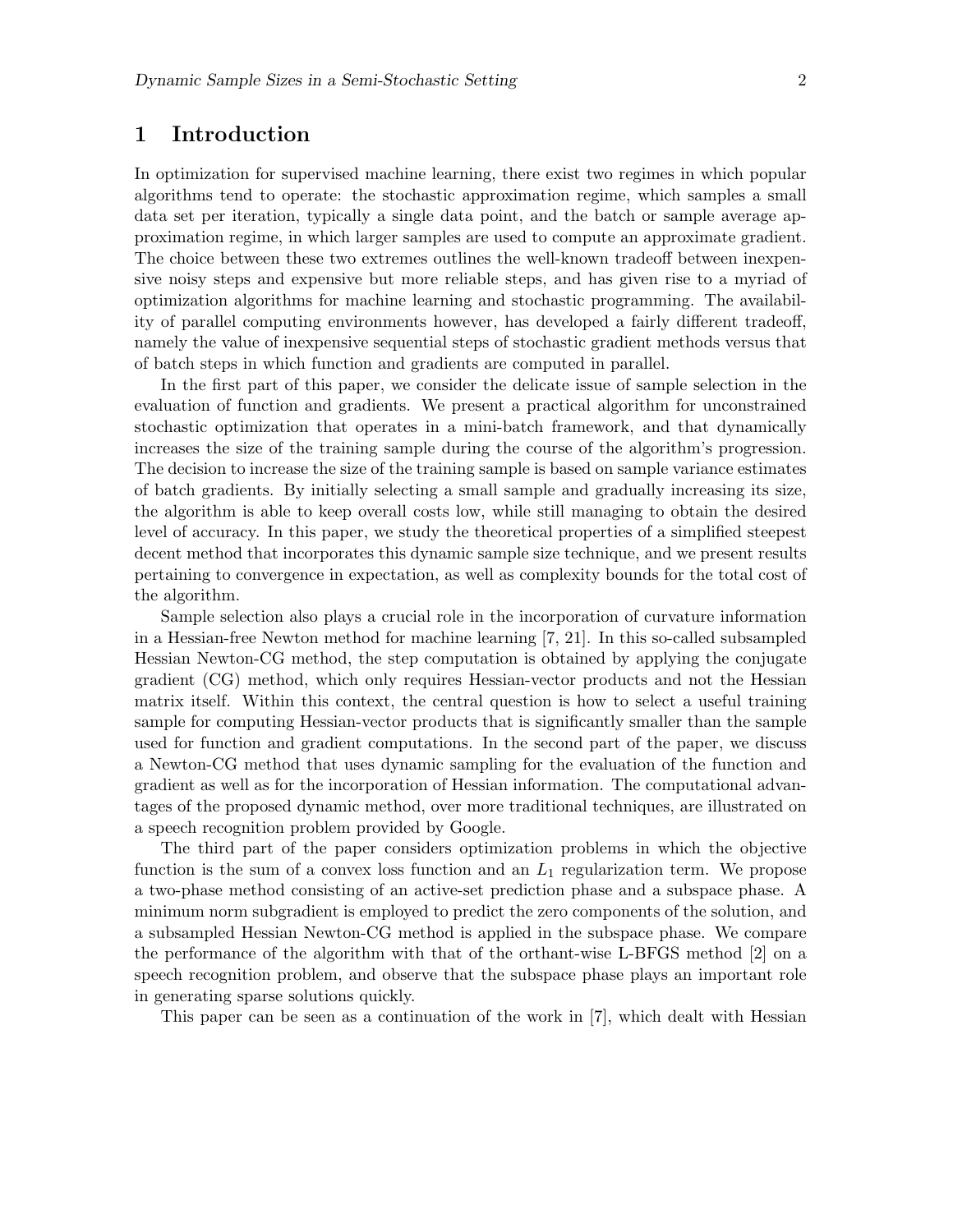sampling techniques for a Newton-CG method. Here we take this work further, first by considering also sample selection techniques for the evaluation of function and gradients, and second, by studying the extension of Hessian sampling techniques to nonsmooth  $L_1$ regularized problems.

# 2 Preliminaries

The optimization problems analyzed in this paper have their origin in large-scale machine learning, and with appropriate modifications, are also relevant to a variety of stochastic optimization applications.

Let  $\mathcal{X} \times \mathcal{Y}$  denote the space of input output pairs  $(x, y)$  endowed with a probability distribution  $P(x, y)$ . The objective is to determine the values of the parameters  $w \in \mathbb{R}^m$  of a prediction function  $f(w; x)$ , which we assume to be linear in w. That is, given a training point  $x \in \mathbb{R}^m$ , we have that

$$
f(w; x) = w^T x.
$$

The discrepancy between the predicted value  $\hat{y} \stackrel{\text{def}}{=} f(w; x)$  and the known output y, for a given input x, is measured by a convex loss function  $l(\hat{y}, y)$ . Ideally, the optimization algorithm computes the parameters w of the prediction function  $f(w; x)$  so as to minimize the objective

$$
\int l(f(w;x),y)\partial P(x,y). \tag{2.1}
$$

However, since the distribution  $P(x, y)$  is unknown, we use the data set that is at our disposal and minimize instead the convex empirical loss function

$$
J(w) = \frac{1}{N} \sum_{i=1}^{N} l(f(w; x_i), y_i),
$$
\n(2.2)

which is defined over the entire data set  $\{(x_i, y_i)\}_{i=1,\dots,N}$ . (In section 6, we consider the case when the objective (2.2) also contains a regularization term of the form  $||w||_1$ .) We assume that the size the data set, indicated by  $N$ , is extremely large, numbered somewhere in the millions or billions, so that the evaluation of  $J(w)$  is very expensive.

Stochastic gradient algorithms, such as the Robbins-Monro method [26], its averaging variant proposed by Polyak and Juditsky [25], and Nesterov's dual averaging method [22], have both low computational costs and fast learning rates, and have found a great deal of success in solving large scale machine learning problems where the sheer volume of data makes a full batch approach prohibitively expensive. These methods must, however, perform a vast number of iterations before an appreciable improvement in the objective is obtained, and due to the sequential nature of these iterations, it can be difficult to parallelize them; see [23, 1, 10] and the references therein. On the other hand, batch (or mini-batch) algorithms can easily exploit parallelism in the function and gradient evaluation, and are able to yield high accuracy in the solution of the optimization problem [30, 2, 31], if so desired. Motivated by the potential of function/gradient parallelism, the sole focus of this paper is on batch and mini-batch methods.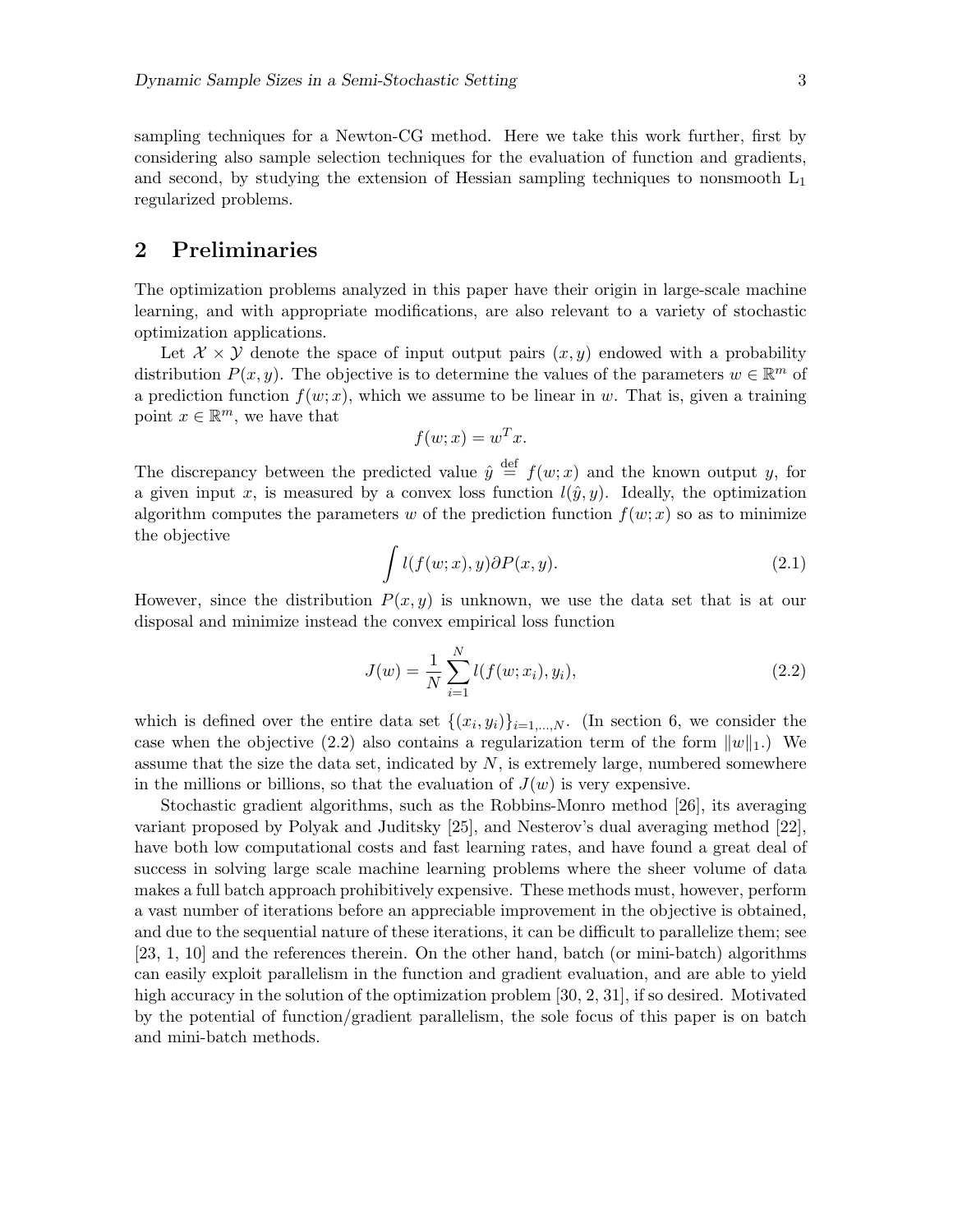### 3 The Dynamic Sample Size Gradient Method

In this section, we describe a gradient-based mini-batch optimization algorithm in which the size of the training sample used in the evaluation of the function and gradient increases throughout the progression of the algorithm. At every iteration, the method chooses a subset  $S \subset \{1, ..., N\}$  of the training set, and applies one step of an optimization algorithm to the objective function

$$
J_{\mathcal{S}}(w) = \frac{1}{|\mathcal{S}|} \sum_{i \in \mathcal{S}} l(f(w; x_i), y_i). \tag{3.1}
$$

At the start, a relatively small sample size  $|\mathcal{S}|$  is chosen, and if it is judged that the optimization step is likely to produce improvement in the "target" objective function  $J$  given in  $(2.2)$ , the sample *size* is kept unchanged, a new sample is selected, and a new optimization step is computed. Otherwise, the algorithm chooses a larger sample size, selects a corresponding sample  $S$ , and computes the next step. The benefit of this approach is that the use of a small initial sample allows rapid progress in the early stages, while a larger sample yields high accuracy in the solution, if so desired. The two crucial ingredients in this sampling strategy are the condition that triggers an increase in the sample size and the rule for choosing the new sample. We must therefore devise a measure of the quality of the sample S, and for this purpose, we use the variance in the gradient  $\nabla J_{\mathcal{S}}$ .

To motivate our approach, we note that the optimization algorithm, which enforces descent in  $J<sub>S</sub>$  at every iteration, must also make progress on the target objective function  $J$ sufficiently often to achieve convergence to the solution. It is easy to verify that the vector  $d = -\nabla J_{\mathcal{S}}(w)$  is a descent direction for J at w if

$$
\delta_{\mathcal{S}}(w) \stackrel{\text{def}}{=} \|\nabla J_{\mathcal{S}}(w) - \nabla J(w)\|_{2} \le \theta \|\nabla J_{\mathcal{S}}(w)\|_{2}, \quad \text{where } \theta \in [0, 1). \tag{3.2}
$$

The quantity  $\delta_{\mathcal{S}}(w)$  is, however, not available, since the evaluation of  $\nabla J$  is prohibitively expensive in applications involving very large training sets. Therefore, we propose approximating  $\delta_{\mathcal{S}}(w)$  by an estimate of the variance of the random vector  $\nabla J_{\mathcal{S}}(w)$ . This will allow us to select the sample  $S$  so that the inequality (3.2) holds sufficiently often.

Before proceeding, it is convenient to simplify the notation. Let us write the predictionloss function for a given data point  $i$ , with respect to the variable  $w$ , as

$$
\ell(w; i) \stackrel{\text{def}}{=} l(f(w; x_i), y_i).
$$

As a result, we have

$$
J_{\mathcal{S}}(w) = \frac{1}{|\mathcal{S}|} \sum_{i \in \mathcal{S}} \ell(w; i) \quad \text{and} \quad \nabla J_{\mathcal{S}}(w) = \frac{1}{|\mathcal{S}|} \sum_{i \in \mathcal{S}} \nabla \ell(w; i). \tag{3.3}
$$

For a given  $w \in \mathbb{R}^m$ , the expected value of  $\nabla J_{\mathcal{S}}(w)$  over all possible samples  $\mathcal{S} \subset \{1, \ldots, N\}$ equals  $\nabla J(w)$ , so that the quantity  $\delta_{\mathcal{S}}(w)$  we wish to estimate satisfies

$$
\mathbb{E}[\delta_{\mathcal{S}}(w)^{2}] = \mathbb{E}[\|\nabla J_{\mathcal{S}}(w) - \nabla J(w)\|_{2}^{2}] = \|\text{Var}(\nabla J_{\mathcal{S}}(w))\|_{1},\tag{3.4}
$$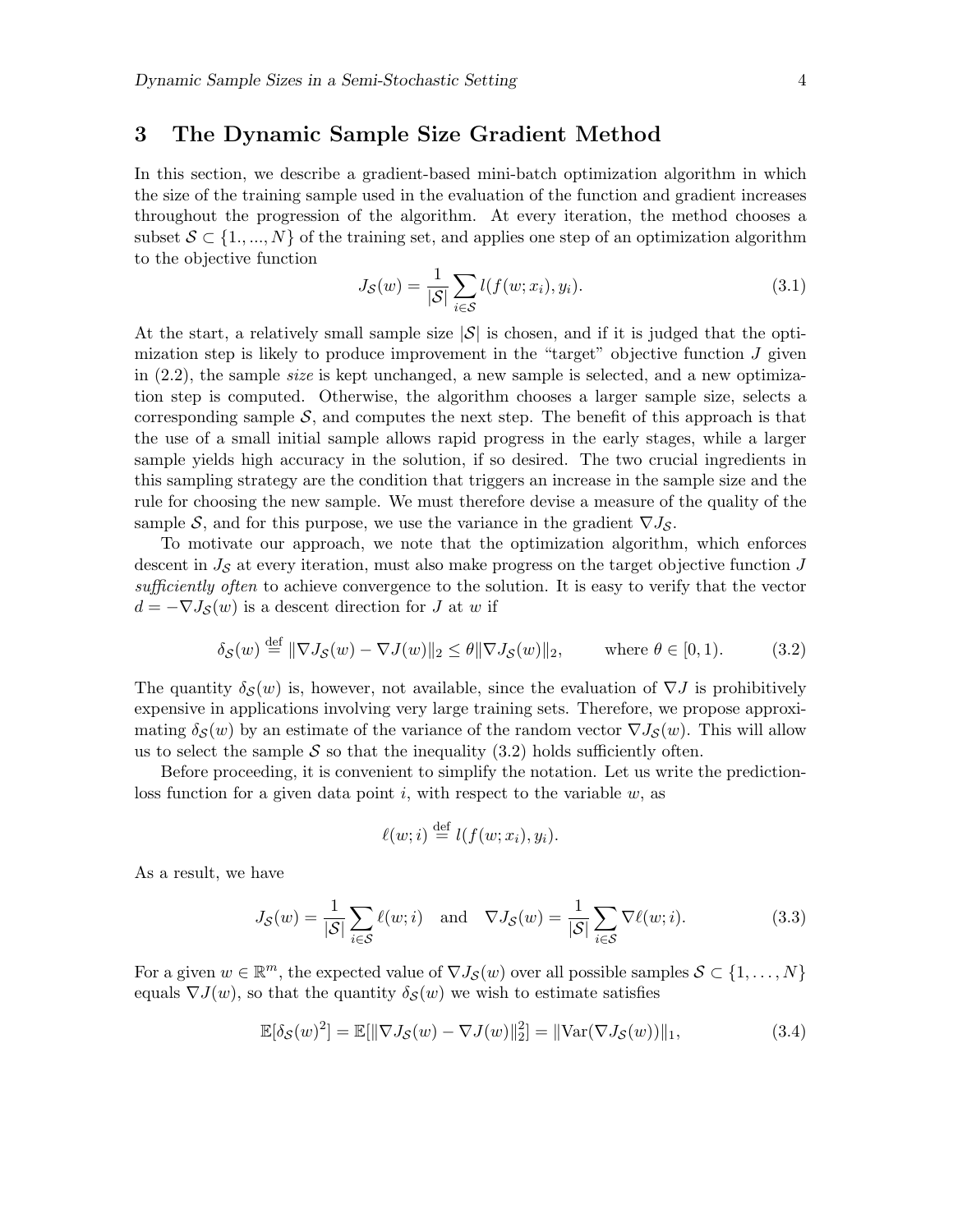where  $Var(\nabla J_{\mathcal{S}}(w))$  is a vector of the same length as w. Therefore we need to estimate the variance of  $\nabla J_{\mathcal{S}}(w)$ , where S is a sample chosen without replacement. Following [16, p.183], we have

$$
Var(\nabla J_{\mathcal{S}}(w)) = \frac{Var(\nabla \ell(w; i))}{|\mathcal{S}|} \frac{(N - |\mathcal{S}|)}{N - 1}.
$$
\n(3.5)

Since the population variance  $\text{Var}(\nabla \ell(w;i))$  is too expensive to compute, we approximate it with the sample variance,

$$
\text{Var}_{i \in \mathcal{S}}(\nabla \ell(w; i)) = \frac{1}{|\mathcal{S}| - 1} \sum_{i \in \mathcal{S}} \left(\nabla \ell(w; i) - \nabla J_{\mathcal{S}}(w)\right)^2,\tag{3.6}
$$

where the square is taken component wise. In other words, by  $(3.4)$  and  $(3.5)$  we are making the approximation

$$
\mathbb{E}[\delta_{\mathcal{S}}(w)^{2}] \approx \frac{\|\text{Var}_{i \in \mathcal{S}}(\nabla \ell(w;i))\|_{1}}{|\mathcal{S}|} \frac{(N - |\mathcal{S}|)}{N - 1}.
$$
\n(3.7)

Therefore, we replace the deterministic condition (3.2) by the inequality

$$
\frac{\|\text{Var}_{i\in\mathcal{S}}(\nabla\ell(w;i))\|_1}{|\mathcal{S}|}\frac{(N-|\mathcal{S}|)}{N-1} \leq \theta^2 \|\nabla J_{\mathcal{S}}(w)\|_2^2.
$$
\n(3.8)

Since we are interested in the case when the training set is very large, we take the limit as  $N \to \infty$  and replace (3.8) with the stronger condition

$$
\frac{\|\text{Var}_{i \in \mathcal{S}}(\nabla \ell(w; i))\|_1}{|\mathcal{S}|} \le \theta^2 \|\nabla J_{\mathcal{S}}(w)\|_2^2,\tag{3.9}
$$

which also corresponds to the case of sampling with replacement.

In our algorithm, if inequality (3.9) is not satisfied, we increase the sample to a size that we predict will satisfy the descent condition. The heuristic for doing so is as follows. Suppose we wish to find a larger sample  $\hat{S}$ , and let us assume that change in sample size is gradual enough that, for any given value of  $w$ ,

$$
\|\text{Var}_{i \in \widehat{\mathcal{S}}}(\nabla \ell(w; i))\|_1 \simeq \|\text{Var}_{i \in \mathcal{S}}(\nabla \ell(w; i))\|_1 \quad \text{and} \quad \|\nabla J_{\widehat{\mathcal{S}}}(w)\|_2 \simeq \|\nabla J_{\mathcal{S}}(w)\|_2. \tag{3.10}
$$

Under these simplifying assumptions, we see that condition (3.9) is satisfied if we choose  $|\widehat{\mathcal{S}}|$  so that

$$
\frac{1}{|\widehat{\mathcal{S}}|} \|\text{Var}_{i \in \mathcal{S}}(\nabla \ell(w; i))\|_1 \le \theta^2 \|\nabla J_{\mathcal{S}}(w)\|_2^2. \tag{3.11}
$$

Therefore, in the algorithm we select the new sample by means of the rule

$$
|\widehat{\mathcal{S}}| = \frac{\|\text{Var}_{i \in \mathcal{S}}(\nabla \ell(w; i))\|_1}{\theta^2 \|\nabla J_{\mathcal{S}}(w)\|_2^2}.
$$
\n(3.12)

We can now describe the algorithm for minimizing the convex objective function  $J$  given in (2.2).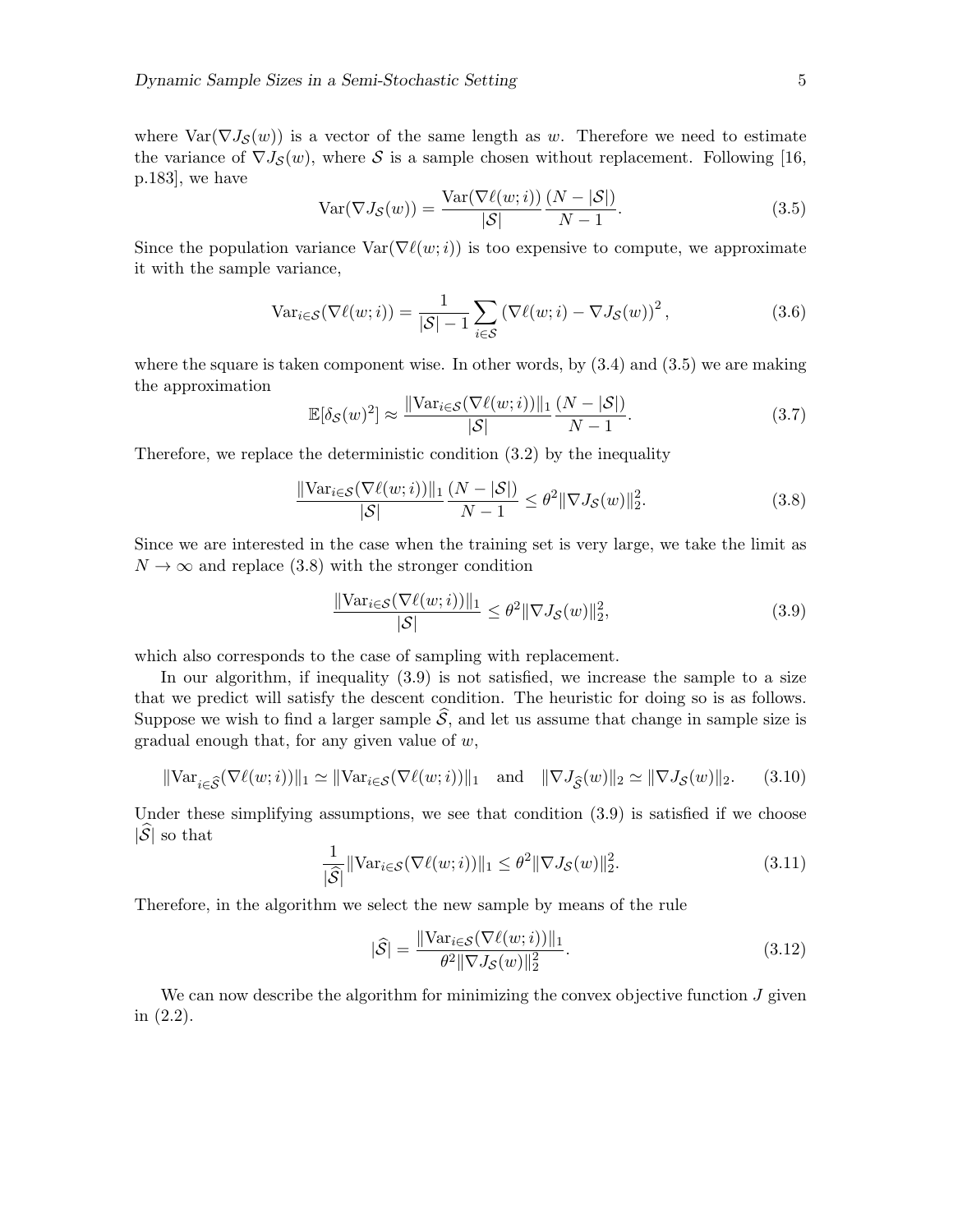Algorithm 3.1: Dynamic Sample Gradient Algorithm Initialize: Choose an initial iterate  $w_0$ , an initial sample  $S_0$ , and a constant  $\theta \in (0,1)$ . Set  $k \leftarrow 0$ . Evaluate  $J_{\mathcal{S}_k}(w_k)$  and  $\nabla J_{\mathcal{S}_k}(w_k)$ . Repeat until a convergence test is satisfied: 1 Compute  $d_k = -\nabla J_{\mathcal{S}_k}(w_k)$ 2 Line Search: compute step length  $\alpha_k > 0$  such that  $J_{\mathcal{S}_k}(w_k + \alpha_k d_k) < J_{\mathcal{S}_k}(w_k)$ 3 Define a new iterate:  $w_{k+1} = w_k + \alpha_k d_k$ . 4 Set  $k \leftarrow k + 1$ . 5 Choose a sample  $S_k$  such that  $|S_k| = |S_{k-1}|$ . 6 Compute the sample variance defined in (3.6). 7 If condition (3.9) is not satisfied, augment  $S_k$  using formula (3.12).

The description of the line search in step 2 is deliberately vague to allow for the fixed steplength strategy used in the next section, as well as the line search procedure of section 5 that enforces a sufficient decrease condition. To highlight the theoretical advantages of Algorithm 3.1, in the next section we present a complexity analysis for a gradient-based dynamic sample size algorithm with fixed step length, under both deterministic and stochastic conditions.

## 4 Complexity of a Dynamic Batch Gradient Method

In many optimization methods, the cost of each iteration is the same, and it is therefore appropriate to establish complexity results that estimate the maximum number of iterations needed to obtain an  $\epsilon$ -accurate solution. In the dynamic sample size methods discussed in this paper, however, the cost of the iteration varies greatly during the progression of the algorithm. Therefore, in this context it is appropriate to measure the total amount of work required to obtain an  $\epsilon$ -accurate solution.

Bottou and Bousquet [6] give complexity estimates of this kind for steepest descent and Newton methods, both in the deterministic and stochastic settings. They argue that, when accounting for both the estimation and the optimization errors, the most rapidly convergent optimization algorithms are not the best learning algorithms. Specifically, they note that the complexity bound on the total computational cost for the stochastic gradient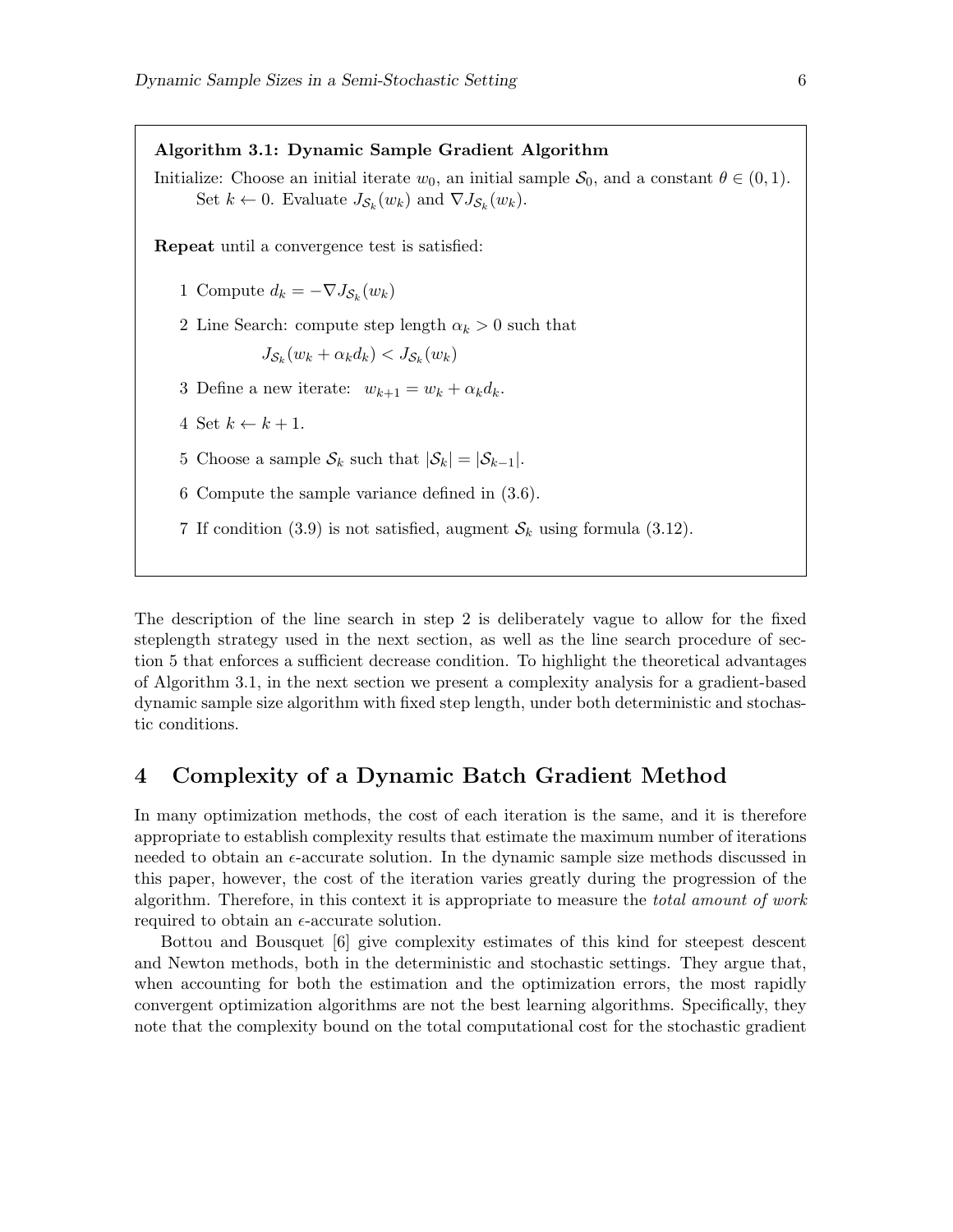descent method of Robbins-Monro [26] is generally better than for the batch steepest descent and Newton methods, as well as for an idealized stochastic Newton method. The overall conclusion of [6] is that in the context of large-scale learning, the stochastic gradient descent method is to be preferred over the other methods they consider.

The analysis of Bottou and Bousquet does not, however, cover dynamic batch algorithms such as the one described in Algorithm 3.1. In this section, we study the complexity of a gradient method that employs the described variable sample size strategy and show that its complexity estimate is as good as that of the stochastic gradient descent method. The savings accrued by increasing the sample size in an appropriate manner lead to measurable improvements in the complexity of the algorithm, compared to the batch gradient method studied in [6].

Our analysis is organized in two parts. First, we assume that the sample size is large enough to ensure that the algorithm produces descent directions for the target objective J at every iteration. In practice, this would require that  $\nabla J$  be computed at every iterate, which is prohibitively expensive. Therefore, in the second part of this section we extend the analysis to the case when  $\nabla J$  is never computed and the algorithm produces descent directions with high probability.

### 4.1 Complexity in the Deterministic Case

We consider the minimization of a (deterministic) convex function  $J : \mathbb{R}^m \to \mathbb{R}$  by means of the following fixed-steplength steepest descent algorithm

$$
w_{k+1} = w_k - \alpha g_k, \tag{4.1}
$$

where  $\alpha$  is a constant steplength, and  $g_k$  is an approximation to  $\nabla J(w_k)$ . As is common in complexity studies, we consider an algorithm with a fixed steplength  $\alpha$  instead of one that performs an Armijo line search because the latter is more difficult to analyze. The goal of this section is to give conditions on  $q_k$  that guarantee convergence of the algorithm, and provide a complexity bound for algorithm (4.1). Our main interest in this analysis is to provide motivation for the approach presented in section 4.2.

We assume that  $J$  is twice continuously differentiable and uniformly convex, i.e., there exist constants  $0 < \lambda < L$  such that

$$
\lambda \|d\|_2^2 \le d^T \nabla^2 J(w) d \le L \|d\|_2^2, \quad \text{for all } w. \tag{4.2}
$$

Thus, J has a unique minimizer that we denote by  $w_*$ .

Since  $\nabla J(w_*)=0$ , we have that

$$
\nabla J(w_k) = H_k(w_k - w_*)
$$
, where  $H_k = \int_0^1 \nabla^2 J((1 - \tau)w_* + \tau w_k) d\tau$ . (4.3)

Combining this relation with (4.2) we have

$$
\nabla J(w_k)^T \nabla J(w_k) = (w_k - w_*)^T H_k^2 (w_k - w_*)
$$
  
\n
$$
\geq \lambda (w_k - w_*)^T H_k (w_k - w_*).
$$
\n(4.4)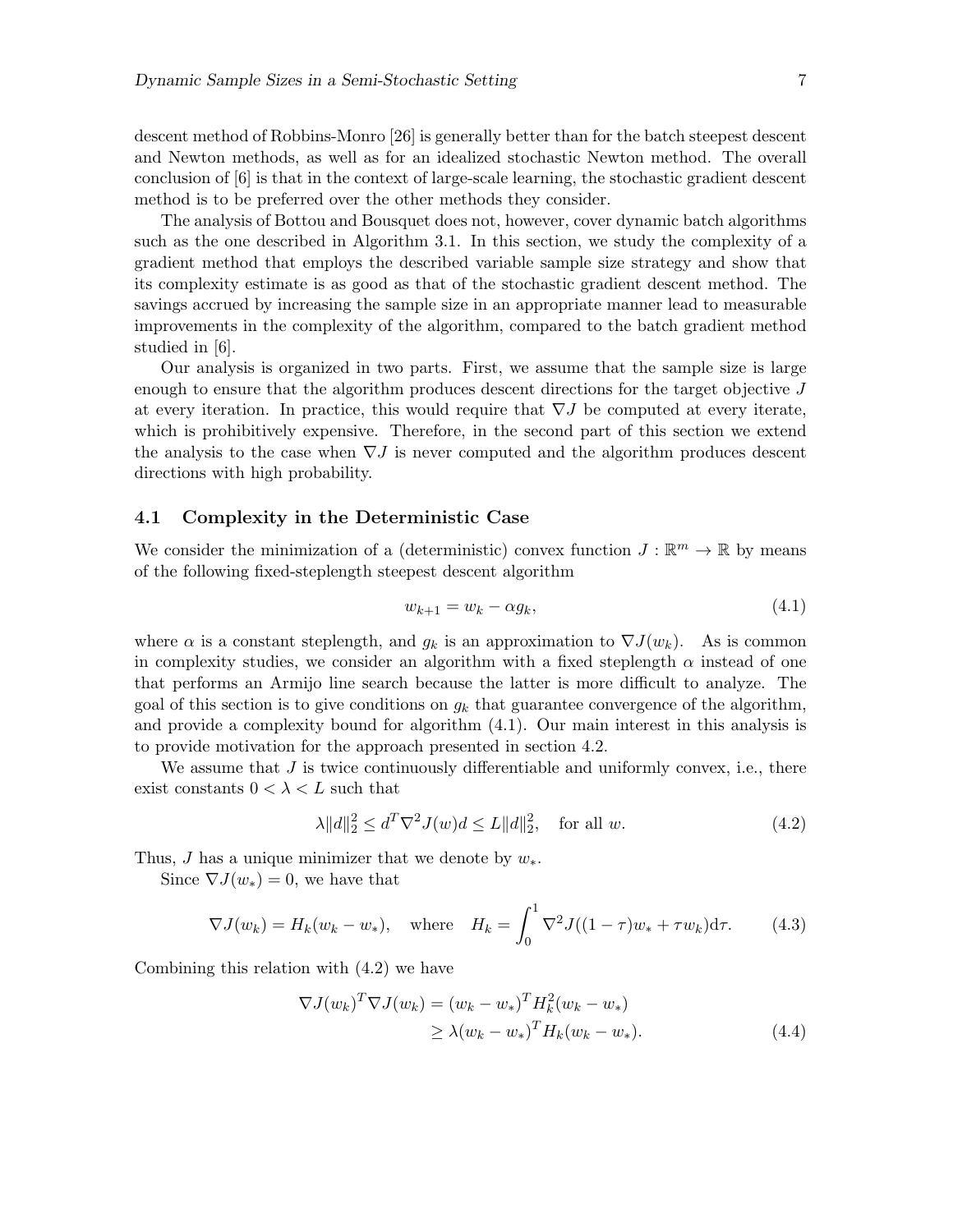By convexity of  $J$  and  $(4.3)$  we have

$$
J(w_*) \geq J(w_k) + \nabla J(w_k)^T (w_* - w_k)
$$
  
=  $J(w_k) + (w_k - w_*)^T H_k (w_* - w_k),$ 

and hence

$$
(w_k - w_*)^T H_k(w_k - w_*) \ge J(w_k) - J(w_*).
$$

Substituting this in (4.4) we obtain

$$
\nabla J(w_k)^T \nabla J(w_k) \ge \lambda [J(w_k) - J(w_*)]. \tag{4.5}
$$

Also, note that by (4.2),

$$
J(w_k) \geq J(w_*) + \frac{\lambda}{2} ||w_k - w_*||_2^2
$$
  
 
$$
\geq J(w_*) + \frac{\lambda}{2L^2} (w_k - w_*)^T H_k^2 (w_* - w_k),
$$

and thus

$$
J(w_k) - J(w_*) \ge \frac{\lambda}{2L^2} \|\nabla J(w_k)\|_2^2.
$$
\n(4.6)

We are now ready to analyze iteration (4.1). For convenience, we assume that  $J(w_*) = 0$ .

**Theorem 4.1** Suppose that  $J$  is twice differentiable and uniformly convex, satisfying  $(4.2)$ , and that  $J(w_*) = 0$ . Let  $\{w_k\}$  be the sequence of iterates generated by iteration (4.1) with

$$
\alpha = (1 - \theta)/L \qquad \text{and} \qquad \theta \in (0, 1). \tag{4.7}
$$

If at an iteration  $k$  the approximate gradient  $g_k$  satisfies

$$
||g_k - \nabla J(w_k)|| \le \theta ||g_k||,\tag{4.8}
$$

then

$$
J(w_{k+1}) \leq \left(1 - \frac{\beta \lambda}{L}\right) J(w_k) \quad \text{with} \quad \beta = \frac{(1 - \theta)^2}{2(1 + \theta)^2}.
$$
 (4.9)

Moreover, if condition (4.8) holds at every iteration we have that

$$
\{w_k\} \to w_*,\tag{4.10}
$$

and the number of iterations, j, required to obtain  $J(w_j) \leq J(w_*) + \epsilon$  is at most

$$
\frac{L}{\beta \lambda} [\log(1/\epsilon) + \log(J(w_0))]. \tag{4.11}
$$

In addition,

$$
||g_k||^2 \le \frac{1}{(1-\theta)^2} \frac{2L^2 J(w_0)}{\lambda} \left(1 - \frac{\beta \lambda}{L}\right)^k.
$$
\n(4.12)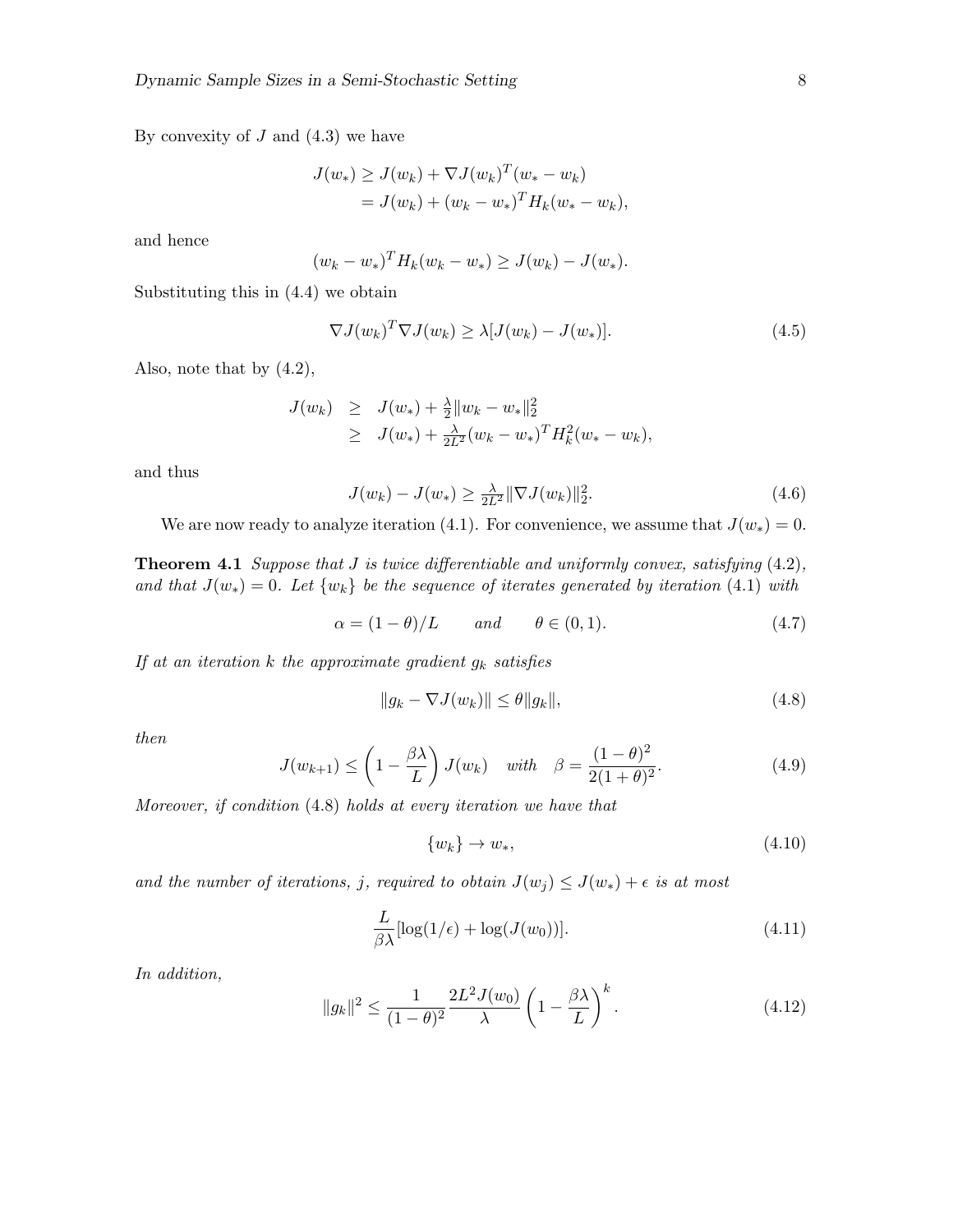**Proof.** Suppose that condition  $(4.8)$  holds at iteration k. Then we have both

$$
\|\nabla J(w_k)\| \le (1+\theta) \|g_k\|
$$
 and  $\|\nabla J(w_k)\| \ge (1-\theta) \|g_k\|.$  (4.13)

The second inequality and (4.8) yield

$$
||g_k - \nabla J(w_k)|| \leq \frac{\theta}{(1-\theta)} ||\nabla J(w_k)||.
$$

Squaring  $(4.8)$  and recalling  $(4.13)$  we obtain

$$
2\nabla J(w_k)^T g_k \geq (1-\theta^2) \|g_k\|^2 + \|\nabla J(w_k)\|^2
$$
  
 
$$
\geq [1-\theta^2 + (1-\theta)^2] \|g_k\|^2,
$$

and thus

$$
\nabla J(w_k)^T g_k \ge (1 - \theta) \|g_k\|^2,\tag{4.14}
$$

implying that  $-g_k$  is a descent direction for the objective function J. It follows from Taylor's theorem  $(4.1)$ ,  $(4.2)$ ,  $(4.7)$ ,  $(4.13)$  and  $(4.14)$  that

$$
J(w_{k+1}) \leq J(w_k) - \frac{(1-\theta)}{L} \nabla J(w_k)^T g_k + \frac{L}{2} (\frac{1-\theta}{L})^2 \|g_k\|^2
$$
\n
$$
\leq J(w_k) - \frac{(1-\theta)^2}{L} \|g_k\|^2 + \frac{L}{2} (\frac{1-\theta}{L})^2 \|g_k\|^2
$$
\n
$$
\leq J(w_k) - \frac{(1-\theta)^2}{2L} \|g_k\|^2
$$
\n
$$
\leq J(w_k) - \frac{(1-\theta)^2}{2L(1+\theta)^2} \|\nabla J(w_k)\|^2.
$$
\n(4.15)

This can be summarized as

$$
J(w_{k+1}) \le J(w_k) - \frac{\beta}{L} \|\nabla J(w_k)\|^2,
$$
\n(4.16)

where  $\beta$  is given in (4.9). Combining this relation with (4.5) we obtain

$$
J(w_{k+1}) \leq J(w_k) - \frac{\beta \lambda}{L} (J(w_k) - J(w_*)),
$$

and since we assume that  $J(w_*) = 0$ , we have

$$
J(w_{k+1}) \leq (1 - \frac{\beta \lambda}{L}) J(w_k),
$$

which proves  $(4.9)$ .

Suppose now that condition  $(4.8)$  holds at every iteration. Then, we have from  $(4.9)$ that

$$
J(w_k) \le (1 - \frac{\beta \lambda}{L})^k J(w_0),\tag{4.17}
$$

and since the term inside the brackets is less than 1, we have that  $J(w_k) \to J(w_*) = 0$ . Furthermore, since  $J$  is uniformly convex, this implies  $(4.10)$ .

To establish (4.12), we combine (4.17), (4.6), (4.13) and the assumption that  $J(w_*) = 0$ .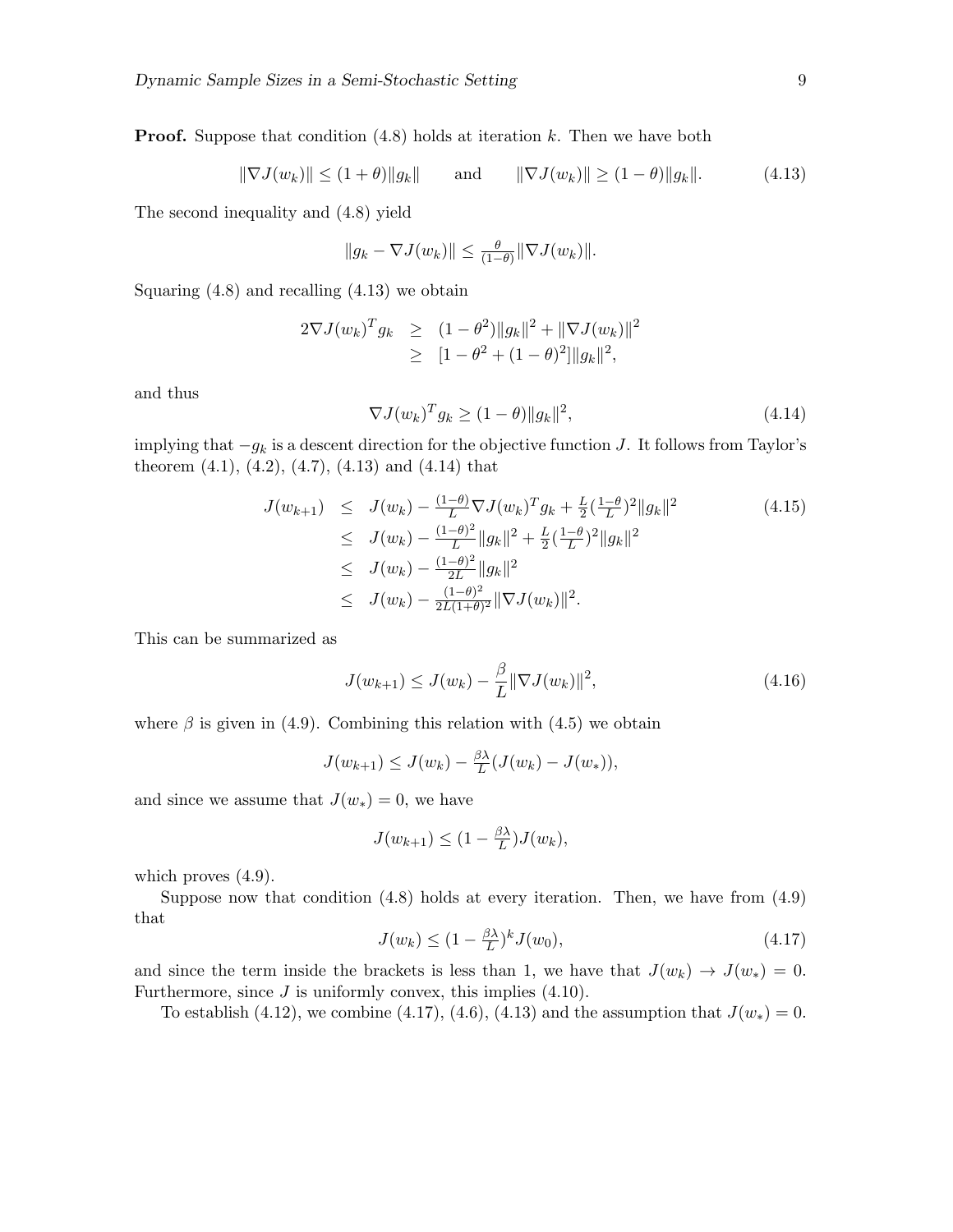In order to obtain a complexity estimate, we need to bound the percentage of decrease in  $J$  at every iteration. It follows from  $(4.17)$  that

$$
\log J(w_k) \leq k \log(1 - \frac{\beta \lambda}{L}) + \log J(w_0)
$$
  

$$
\leq -k \frac{\beta \lambda}{L} + \log J(w_0),
$$

where we used the bound  $\log(1-x) \leq -x$ , which follows by concavity of the log function. Thus, for all k we have that

$$
k \leq \frac{L}{\beta \lambda} [\log J(w_0) - \log J(w_k)].
$$

We now reason indirectly and suppose that  $J(w_k) \geq \epsilon$ . This implies from the above relation that  $k$  satisfies

$$
k \leq \frac{L}{\beta \lambda} [\log J(w_0) - \log \epsilon].
$$

Conversely, if the last relation does not hold, i.e.,

$$
k > \frac{L}{\beta \lambda} [\log J(w_0) + \log(1/\epsilon)],\tag{4.18}
$$

then we must have that  $J(w_k) < \epsilon$ . In summary, the number of iterations to reduce  $J(w)$ below  $J(w_*) + \epsilon$  is at most (4.11).

In proving this result, we have assumed that  $J$  is uniformly convex, which may be seen as a limitation since some loss functions, such as logistic functions, are only convex. Nevertheless, it is common in practice to add a regularization term of the form  $\frac{1}{2}\gamma w^T w$  to the objective (2.2), which guarantees uniform convexity. Moreover, uniform convexity is useful in our setting since it allows us to highlight the effect of the condition number  $L/\lambda$ of the Hessian on the complexity bound of the iteration.

### 4.2 Stochastic Analysis

We now consider the case when the objective function  $J$  is given by the expectation  $(2.1)$ and the approximate gradient is defined as

$$
g_k = \nabla J_{\mathcal{S}_k}(w_k) = \frac{1}{n_k} \sum_{i \in \mathcal{S}_k} \nabla \ell(w_k; i), \tag{4.19}
$$

where from now on  $n_k$  denotes the sample size at iteration k, i.e.,

$$
n_k \stackrel{\text{def}}{=} |S_k|.
$$

Given the stochastic nature of the problem, we could try to derive conditions of the sample size under which the gradient accuracy condition (4.8) is satisfied in expectation. As discussed in section 3 (see  $(3.9)$ ), it would then be appropriate to impose the condition

$$
\frac{\|\text{Var}_{i \in \mathcal{S}_k}(\nabla \ell(w; i))\|_1}{n_k} \le \theta^2 \|g_k\|_2^2, \quad \text{where } \theta \in [0, 1). \tag{4.20}
$$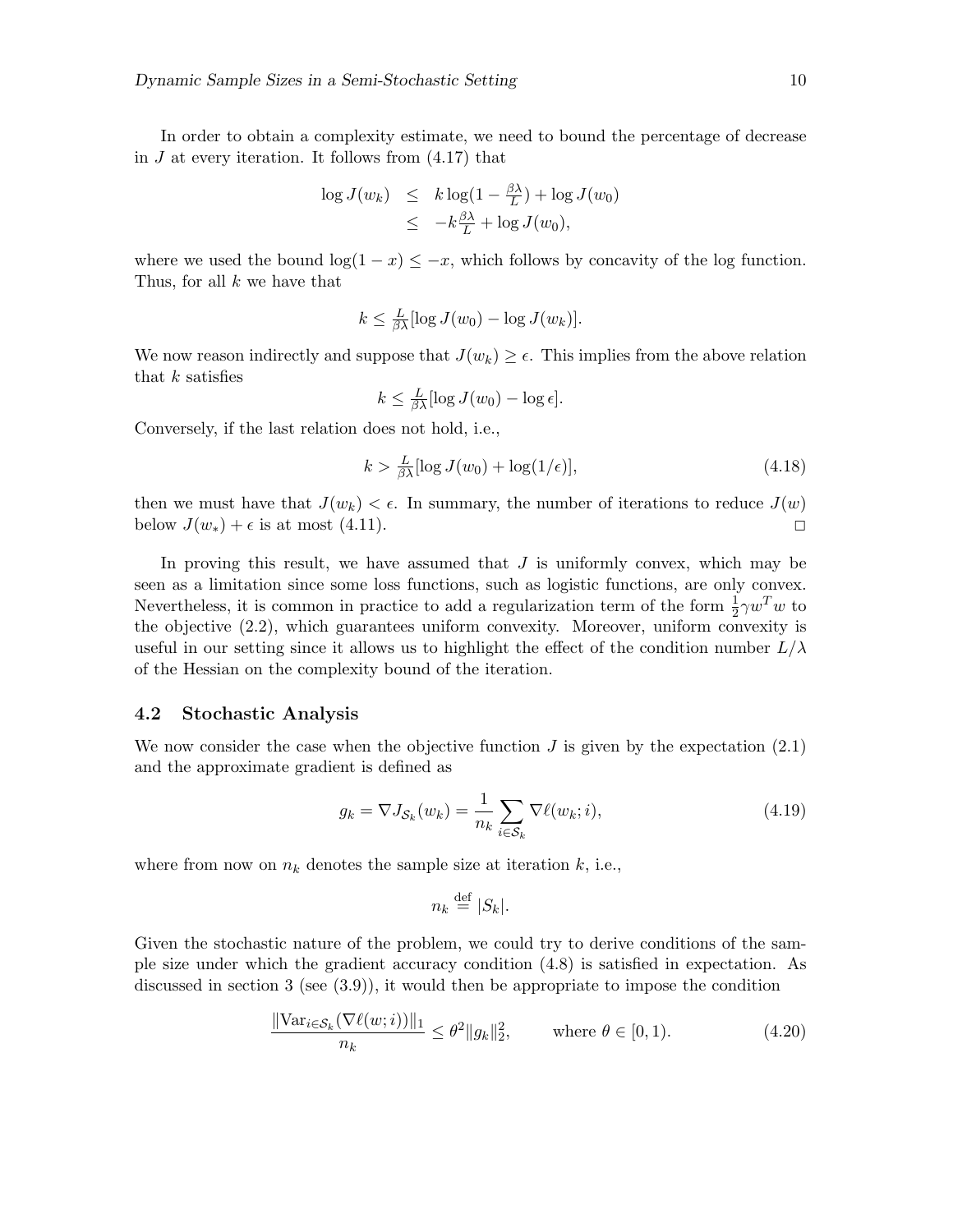However, because of sample variation, it is not possible to guarantee that (4.20) is satisfied at each iteration. Therefore, in our analysis we follow a different approach in which we impose a minimal rate of increase in  $n_k$ , rather than basing the choice of the sample size on (4.20). To motivate this strategy, we make the following observations.

By (4.12), satisfaction of condition (4.20) at every iteration leads to

$$
\frac{\|\text{Var}_{i \in \mathcal{S}_k}(\nabla \ell(w; i))\|_1}{n_k} \le \frac{\theta^2}{(1 - \theta)^2} \frac{2L^2 J(w_0)}{\lambda} \left(1 - \frac{\beta \lambda}{L}\right)^k. \tag{4.21}
$$

Let us assume the existence of a constant  $\omega$  such that,

$$
\|\text{Var}(\nabla \ell(w_k, i))\|_1 \le \omega \qquad \forall \ w_k. \tag{4.22}
$$

For the sake of the discussion, let us assume that this bound applies also to the sample variance that appears on the left hand side of (4.21). Then, from that relation we obtain the following bound on the sample size:

$$
n_k \ge O\left((1 - \frac{\beta \lambda}{L})^{-k}\right).
$$

Thus the gradient accuracy condition (4.8) leads to linear convergence and suggests that the sample size  $n_k$  should grow geometrically with k. In our analysis we will therefore require that the sample size satisfies

$$
n_k = a^k \quad \text{for some } a > 1,\tag{4.23}
$$

This will allow us to show linear convergence in expectation and to estimate the total cost of achieving a specified accuracy.

We consider the dynamic batch steepest descent iteration

$$
w_{k+1} = w_k - \frac{1}{L}g_k,\tag{4.24}
$$

where  $L$  is defined in  $(4.2)$  and the sample size changes at every iteration according to the rule (4.23). We have omitted the term  $(1 - \theta)$  used in (4.7) because it has no effect on the expected value analysis presented in this section (i.e., shortening the steplength by the factor  $(1-\theta)$  is only needed for the deterministic Theorem 6.1 that imposed (4.8) directly).

We have by Taylor's theorem and (4.2) that

$$
J(w_{k+1}) \leq J(w_k) - \frac{1}{L} \nabla J(w_k)^T g_k + \frac{1}{2L} ||g_k||^2.
$$

If we condition on  $w_k$ , the only random quantity in this expression is  $g_k$ , which is the sample mean of the gradients  $\nabla \ell(w;i)$ , for  $i \in \mathcal{S}_k$ . Taking expectations, and using the equality  $\mathbb{E}[g_k] = \nabla J(w_k)$ , we have

$$
\mathbb{E}[J(w_{k+1})] \leq J(w_k) - \frac{1}{L} ||\nabla J(w_k)||^2 + \frac{1}{2L} \mathbb{E}[||g_k||^2] \n= J(w_k) - \frac{1}{L} ||\nabla J(w_k)||^2 + \frac{1}{2L} (||\nabla J(w_k)||^2 + ||\nabla J(w_k)||_1),
$$
\n(4.25)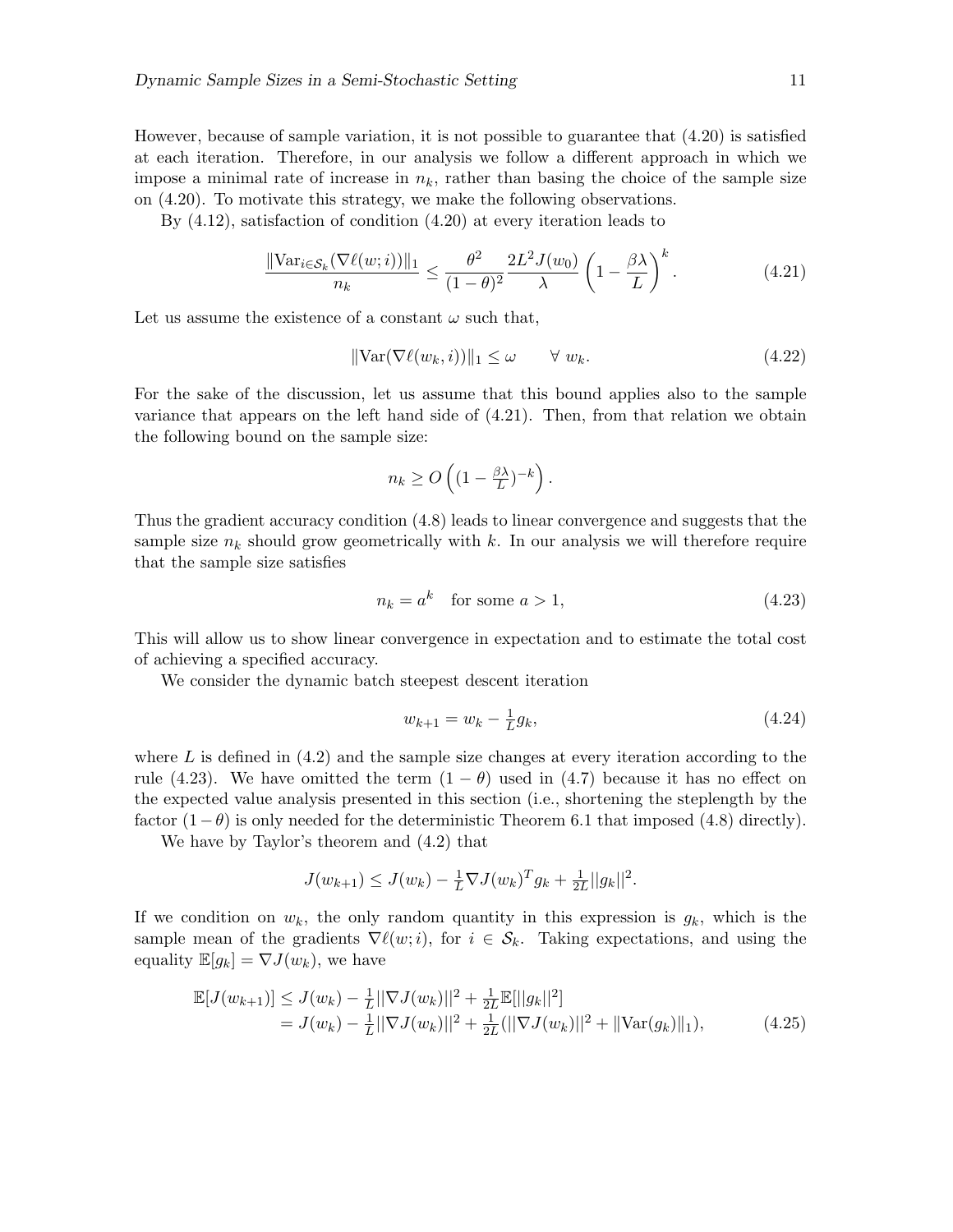where  $\text{Var}(g_k)$  is the *true* variance of the sample mean  $g_k$ , and we have used the fact that for each component  $g_k^i$  of the vector  $g_k$  we have that  $\text{Var}(g_k^i) = \mathbb{E}[(g_k^i)^2] - (\mathbb{E}[g_k^i])^2$ . From (3.5), we note that

$$
||\text{Var}(g_k)||_1 = \frac{||\text{Var}(\nabla \ell(w;i))||_1}{n_k} \frac{(N - n_k)}{N - 1} \le \frac{||\text{Var}(\nabla \ell(w;i))||_1}{n_k}
$$

As a result, the conditional expectation satisfies

$$
\mathbb{E}[J(w_{k+1})] \le J(w_k) - \frac{1}{2L} ||\nabla J(w_k)||^2 + \frac{1}{2Ln_k} ||\text{Var}(\nabla \ell(w, i))||_1.
$$
 (4.26)

Now, using  $(4.5)$  and  $(4.22)$  we have that, for all k,

$$
\mathbb{E}[J(w_{k+1}) - J(w_*)] \leq \left(1 - \frac{\lambda}{2L}\right) \left(J(w_k) - J(w_*)\right) + \frac{\omega}{2Ln_k}.\tag{4.27}
$$

We can now establish convergence in expectation for the algorithm given by (4.23), (4.24).

**Theorem 4.2** Suppose that for all k the sample size  $n_k = |\mathcal{S}_k|$  used in the definition (4.19) of  $g_k$  satisfies the relation  $n_k \geq a^k$  for some  $a > 1$ , and that there is a constant  $\omega$  such that (4.22) holds for all  $w_k$ . Then the sequence  $\{w_k\}$  generated by the dynamic batch algorithm (4.24) satisfies

$$
\mathbb{E}[J(w_k) - J(w_*)] \le C\rho^k,\tag{4.28}
$$

for all k, where

 $\rho = \max\{1 - \lambda/(4L), 1/a\} < 1$  and  $C = \max\{J(w_0) - J(w_*), 2\omega/\lambda\}.$  (4.29)

**Proof.** Note that since  $\mathbb{E}[J(w_0) - J(w_*)] \leq C$ , inequality (4.28) holds for  $k = 0$ . Now, suppose that (4.28) holds for some k. Then by (4.27), the condition  $n_k \geq a^k$ , the inequality  $\rho a > 1$ , and  $(4.29)$  we have,

$$
\mathbb{E}[J(w_{k+1}) - J(w_*)] \leq \left(1 - \frac{\lambda}{2L}\right) C\rho^k + \frac{\omega}{2Ln_k}
$$
  
\n
$$
\leq C\rho^k \left(1 - \frac{\lambda}{2L} + \frac{\omega}{2LC(\rho a)^k}\right)
$$
  
\n
$$
\leq C\rho^k \left(1 - \frac{\lambda}{2L} + \frac{\omega}{2LC}\right)
$$
  
\n
$$
\leq C\rho^k \left(1 - \frac{\lambda}{2L} + \frac{\lambda}{4L}\right)
$$
  
\n
$$
\leq C\rho^k \left(1 - \frac{\lambda}{4L}\right)
$$
  
\n
$$
\leq C\rho^{k+1}.
$$

This result shows that  $\mathbb{E}[J(w_k) - J(w_*)] \to 0$  sufficiently rapidly, which allows us to establish a bound on the total computational work required to obtain an  $\epsilon$ -optimal solution.

 $\Box$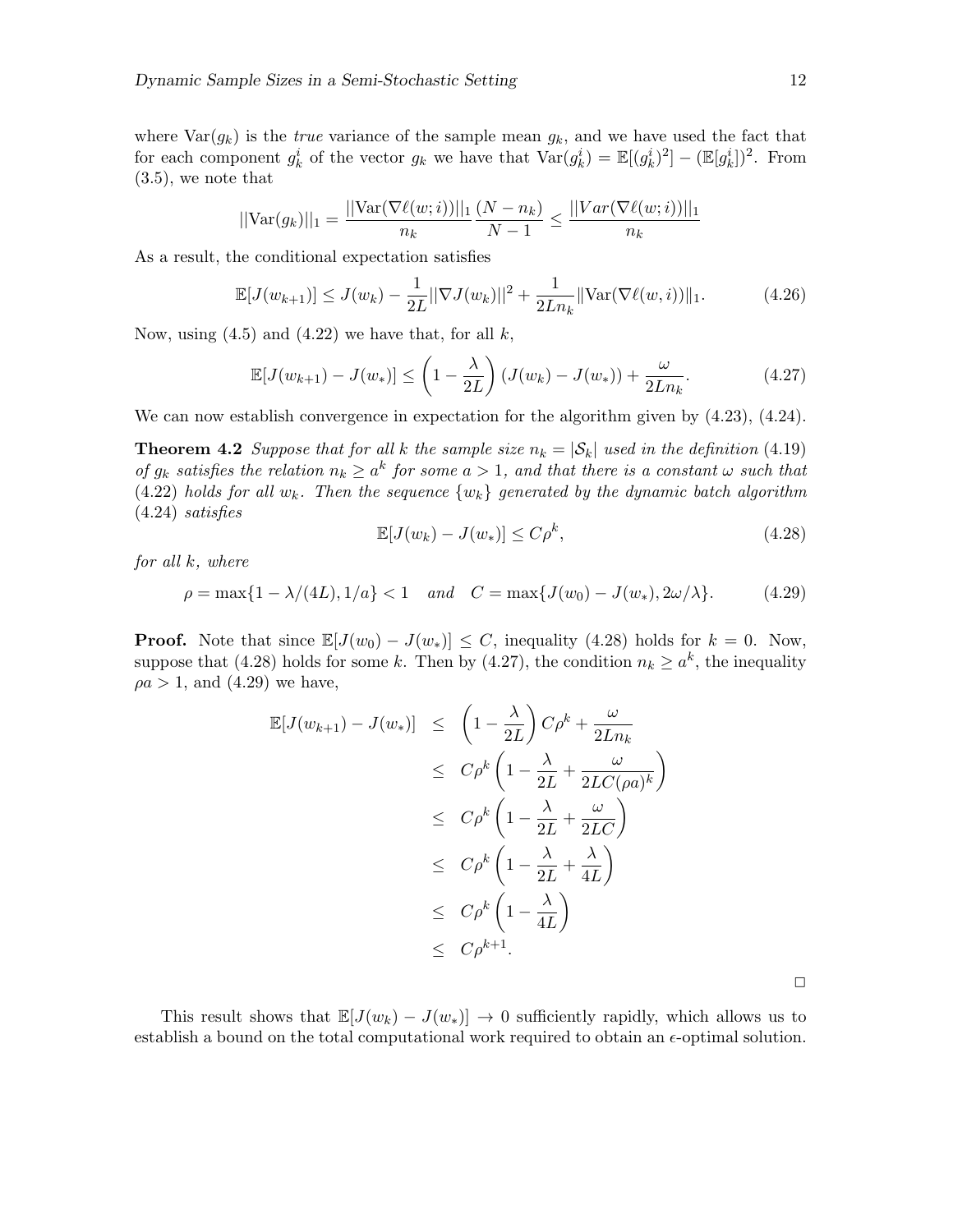**Corollary 4.3** The total number of evaluations of the gradients  $\nabla \ell(w;i)$  needed to obtain an  $\epsilon$ -optimal solution is  $O(L/\lambda \epsilon)$ , and the total amount of work of algorithm (4.23)-(4.24) is

$$
O\left(\frac{Lm}{\lambda\epsilon}\max\{J(w_0) - J(w_*), 2\omega/\lambda\}\right),\tag{4.30}
$$

where  $m$  is the number of variables.

**Proof.** From  $(4.28)$  we have that the number of iterations k to achieve

$$
\mathbb{E}[J(w_k) - J(w_*)] \le \epsilon
$$

satisfies

$$
C\rho^k \leq \epsilon,
$$

or equivalently,

$$
k \log \rho \le \log \epsilon - \log C.
$$

This is satisfied if  $k$  is as large as

$$
\frac{\log(\epsilon^{-1}) + \log C}{\log(\rho^{-1})}.
$$
\n(4.31)

To estimate the cost of k steps, we recall that the sample size satisfies  $n_k = a^k$ , so that at iteration k the computation of the batch gradient  $g_k$  requires  $a^k$  evaluations of the gradients  $\nabla \ell(w_k, i)$ . Now, for k given by (4.31), we have

$$
a^{k} = a^{\frac{\log \epsilon^{-1} + \log C}{\log \rho^{-1}}}
$$
  
= 
$$
\exp\left(\log(a) \frac{\log \epsilon^{-1} + \log C}{\log \rho^{-1}}\right)
$$
  
= 
$$
\left(\exp(\log \epsilon^{-1} + \log C)\right)^{\frac{\log a}{-\log \rho}}
$$
  
= 
$$
\left(\frac{C}{\epsilon}\right)^{\tau},
$$

where  $\tau = \frac{\log a}{a}$  $\frac{\log a}{-\log \rho}$ . Therefore, the total number of sample point gradient evaluations for the first  $k$  iterations is

$$
\sum_{j=0}^{k} a^j = \frac{a^{k+1} - 1}{a - 1} = \frac{\left(\frac{C}{\epsilon}\right)^{\tau} a - 1}{a - 1} \le \frac{\left(\frac{C}{\epsilon}\right)^{\tau}}{1 - 1/a}.
$$

Note that by (4.29) we have that  $\tau = \frac{\log a}{-\log \rho} \geq 1$ . If we choose a so that  $a \leq (1 - \frac{\lambda}{4l})$  $\frac{\lambda}{4L}$ )<sup>-1</sup>, we have that  $\rho = 1/a$ , and hence  $\tau = 1$ . In particular, if we let  $a = (1 - \sigma_{AB})$  $\frac{\lambda}{4L}$ )<sup>-1</sup> for some scalar  $\sigma \leq 1$ , then  $\tau = 1$  and we have

$$
\sum_{j=0}^{k} a^j = \frac{4L}{\sigma \lambda} \frac{C}{\epsilon}.
$$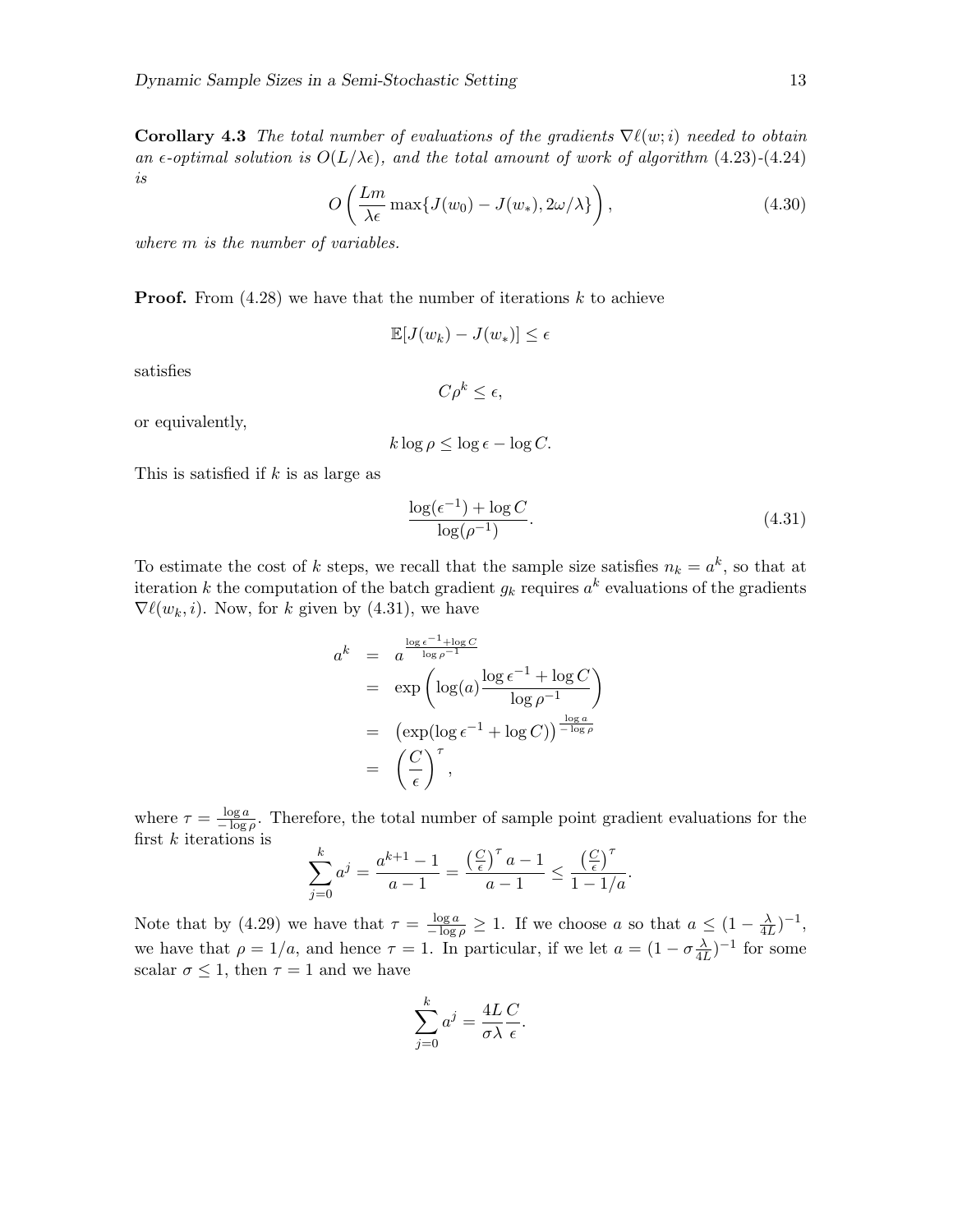If we assume that the cost of evaluating each gradient  $\nabla \ell(w;i)$  is  $O(m)$ , and by the definition  $(4.29)$ , we obtain  $(4.30)$ .

The complexity result (4.30) holds if the constant a in the rule  $n_k \geq a^k$  is chosen in the interval  $(1,(1-\frac{\lambda}{4l})$  $\frac{\lambda}{4L}$ )<sup>-1</sup>. We can therefore select an appropriate value of a if the condition number  $\kappa = L/\lambda$  is known. But it is not necessary to know this condition number exactly; any overestimate will do. Specifically, the complexity bound will be valid for  $a = (1 - \frac{1}{4\kappa'})^{-1}$ where  $\kappa' \geq \kappa$ .

Let us compare (4.30) with the complexity bounds computed by Bottou and Bousquet [6] for a fixed sample gradient method and a stochastic gradient method, which are described as follows:

Fixed Sample Gradient Method: 
$$
w_{k+1} = w_k - \frac{1}{L} \frac{\sum_{i=1}^{N_{\epsilon}} \nabla \ell(w_k, i)}{N_{\epsilon}}
$$
(4.32)

Stochastic Gradient Method: 
$$
w_{k+1} = w_k - \frac{1}{\lambda k} \nabla \ell(w_k; i_k), \tag{4.33}
$$

where  $N_{\epsilon}$  specifies a sample size such that  $|J(w_*) - J_{\mathcal{S}}(w_*)| < \epsilon$ . The complexity bounds presented in  $[6]$  ignore the effect of the initial point  $w_0$ , so to make a comparison possible, we also remove the effect of the initial point from the bound (4.30).

| Algorithm Name                 | Bound                                                                          | Algorithm Description |
|--------------------------------|--------------------------------------------------------------------------------|-----------------------|
| Dynamic Sample Gradient Method | $O(m\kappa\omega/\lambda\epsilon)$                                             | (4.23), (4.24)        |
| Fixed Sample Gradient Method   | $\parallel O(m^2 \kappa \epsilon^{-1/\bar{\alpha}} \log^2 \frac{1}{\epsilon})$ | (4.32)                |
| Stochastic Gradient Method     | $O(m\bar{\nu}\kappa^2/\epsilon)$                                               | (4.33)                |

Table 4.1: Complexity Bounds for Three Methods. Here  $m$  is the number of variables,  $\kappa = L/\lambda$  is the condition number,  $\omega$  and  $\bar{\nu}$  are defined in (4.22), (4.34), and  $\bar{\alpha} \in [1/2, 1]$ .

The scalar  $\bar{\alpha} \in [1/2, 1]$ , called the estimation rate [6], depends on properties of the loss function; the constant  $\bar{\nu}$  is defined as

$$
\bar{\nu} = \text{trace}(H^{-1}G), \quad \text{where} \quad H = \nabla^2 J(w_*), \quad G = \mathbb{E}\bigg[\nabla \ell(w_*; i)\nabla \ell(w_*; i)^T\bigg]. \tag{4.34}
$$

From this definition, we see that  $\bar{\nu}$  is roughly comparable to the quantity  $\omega/\lambda$ , where  $\omega$  is given in (4.22). Under this approximation, we have from the third line of Table 4.1 that the bound for the stochastic gradient method is  $O(m\omega\kappa^2/\lambda\epsilon)$ , which is very similar to the bound for the dynamic gradient method — the main difference is in the presence of the term  $\kappa^2$  instead of  $\kappa$ . We thus conclude that the dynamic sample gradient method enjoys a complexity bound that is competitive with the one for the stochastic gradient method.

So far in this paper, the discussion and analysis of the dynamic sampling strategy has focused on pure gradient methods. We can, however, extend this strategy to more powerful optimization methods. This is the subject of the next section.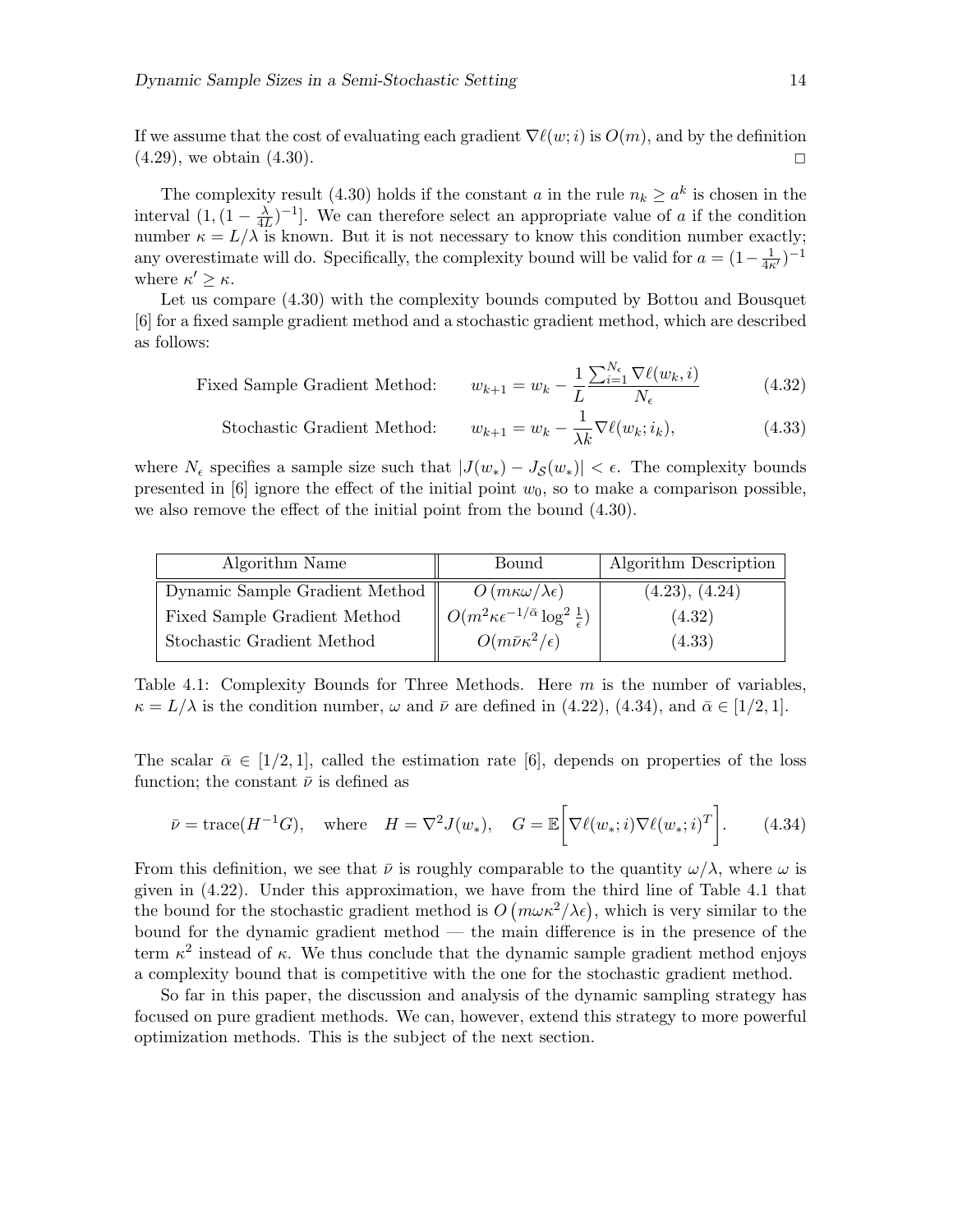# 5 A Newton-CG Method with Dynamic Sampling

As is well known, the steepest descent method can be slow to converge, and algorithms that incorporate curvature information about the objective function can be more efficient. In this section we describe a Hessian-free Newton-CG method that employs dynamic sampling techniques to compute the function and gradient, as well as Hessian-vector products. The focus of this section is on the development of a practical algorithm, not on establishing complexity bounds, and therefore our method is an extension of Algorithm 3.1 and not of the idealized variant given by (4.23)-(4.24).

This paper goes beyond [7] in two respects. In [7] it is assumed that the sample  $S_k$ used to evaluate the function and gradient is fixed, and here we incorporate the dynamic sampling techniques of Algorithm 3.1. In addition, we propose a termination test for the inner CG iteration that is suitable for a dynamic sample size algorithm, whereas in [7] the number of CG iterations is fixed.

At every iteration, the subsampled Newton-CG method chooses a samples  $\mathcal{S}_k$  and  $\mathcal{H}_k$ such that  $|\mathcal{H}_k| \ll |\mathcal{S}_k|$ , and defines the search direction  $d_k$  as an approximate solution of the linear system

$$
\nabla^2 J_{\mathcal{H}_k}(w_k) d = -\nabla J_{\mathcal{S}_k}(w_k). \tag{5.1}
$$

The solution is computed by the Hessian-free conjugate gradient method in which  $\nabla^2 J_{\mathcal{H}_k}(w_k)$ is never formed; instead the product of this Hessian times a vector is coded directly. The requirement that the sample  $\mathcal{H}_k$  be much smaller than the sample  $\mathcal{S}_k$  is crucial, for it allows the Hessian-vector product to be inexpensive enough to make the Newton-CG method affordable. In order to avoid having too many parameters to tune, we assume henceforth that the ratio

$$
R = |\mathcal{H}_k| / |\mathcal{S}_k| \tag{5.2}
$$

is constant throughout the progression of the algorithm. Thus, although the sizes of  $\mathcal{S}_k$  and  $\mathcal{H}_k$  may change, their ratio remains constant. A guideline in the choice of R is that the total cost of Hessian-vector products in the CG algorithm should not be larger than the evaluation of one gradient  $\nabla J_{\mathcal{S}_k}$ . In other words, the cost of one iteration of the Newton-CG algorithm will be less than twice the cost of a steepest descent step that uses the gradient  $\nabla J_{\mathcal{S}_k}$ .

#### 5.1 The Conjugate Gradient Iteration

We propose an automatic criterion for deciding the accuracy in the solution of the system (5.1). It is based on the observation that the residual,

$$
r_k \stackrel{\text{def}}{=} \nabla^2 J_{\mathcal{H}_k}(w_k) d + \nabla J_{\mathcal{S}_k}(w_k),\tag{5.3}
$$

need not be smaller than the accuracy with which  $\nabla^2 J_{\mathcal{H}_k}(w_k)$  approximates  $\nabla^2 J_{\mathcal{S}_k}(w_k)$ . To be more precise, let us write

$$
\nabla^2 J_{\mathcal{S}_k}(w_k) d + \nabla J_{\mathcal{S}_k}(w_k) = r_k + \left[ \nabla^2 J_{\mathcal{S}_k}(w_k) - \nabla^2 J_{\mathcal{H}_k}(w_k) \right] d. \tag{5.4}
$$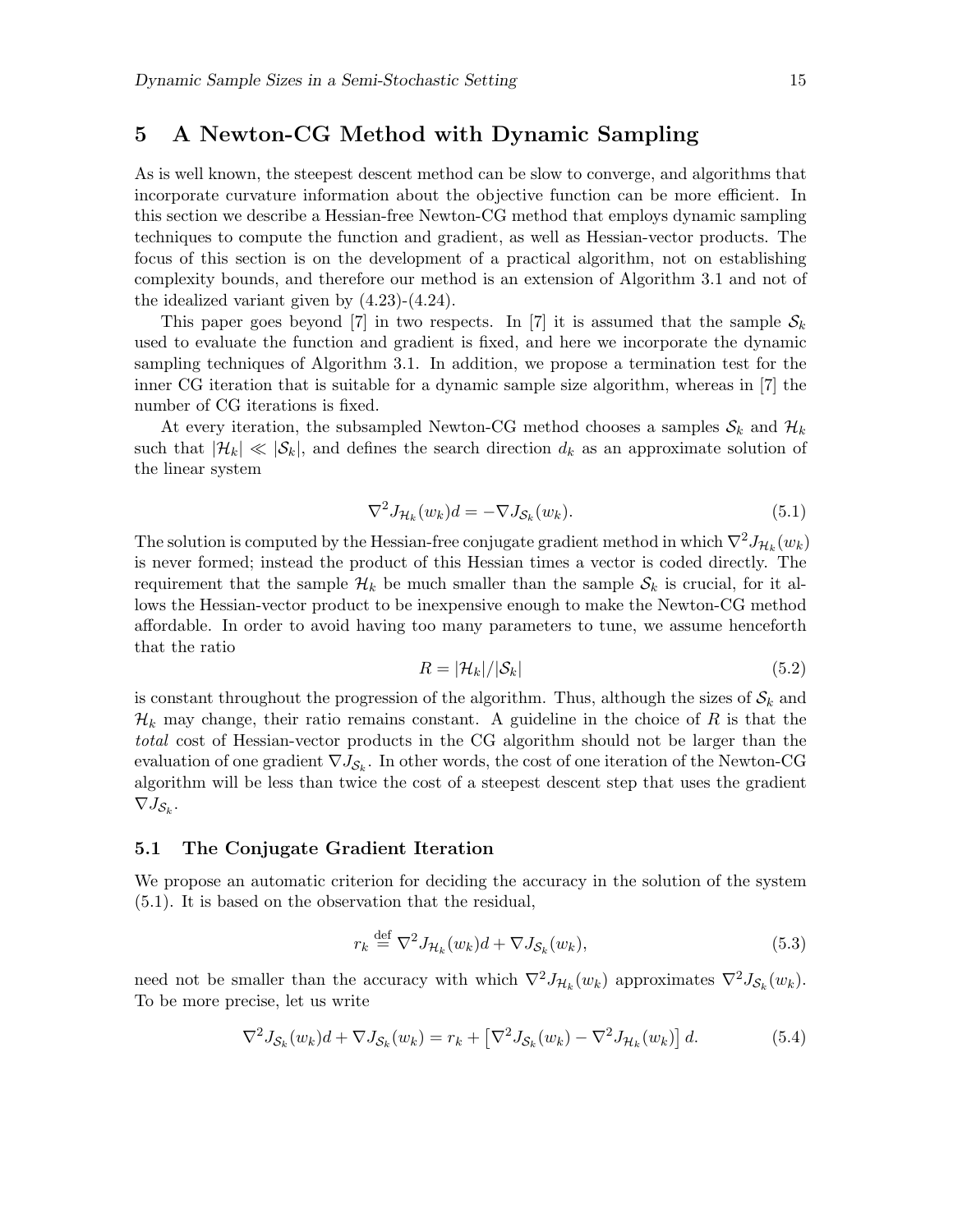The term on the left hand side is the residual of the standard Newton iteration in which the (larger) sample  $S_k$  is used both for the Hessian and the gradient computations. The last term on the right hand side,

$$
\Delta_{\mathcal{H}_k}(w_k; d) \stackrel{\text{def}}{=} \left[ \nabla^2 J_{\mathcal{S}_k}(w_k) - \nabla^2 J_{\mathcal{H}_k}(w_k) \right] d,\tag{5.5}
$$

measures the error in the Hessian approximation, along the direction  $d$ , due to the use of a smaller sample  $\mathcal{H}_k$ . It is apparent from (5.4) that it is inefficient to require that the residual  $r_k$  be significantly smaller than the Hessian approximation error  $\Delta_{\mathcal{H}_k}(w_k; d)$ , as the extra effort in solving the linear system may not lead to an improved search direction for the objective function  $J_{\mathcal{S}_k}(w)$ . In other words, our goal is to balance the two terms on the right hand side of  $(5.4)$  and to terminate the CG iteration when the residual  $r_k$  is smaller than  $\Delta_{\mathcal{H}_k}(w_k; d)$ , in norm.

The vector  $\Delta_{\mathcal{H}_k}(w; d)$ , like  $\delta_{\mathcal{S}}(w)$  in (3.2), is, however, not readily available. The CG algorithm effectively computes the product  $\nabla^2 J_{\mathcal{H}_k}(w_k) d$  at every iteration, but computing the term  $\nabla^2 J_{\mathcal{S}_k}(w_k) d$  would defeat the purpose of the Hessian sub-sampling approach. Therefore, in a similar fashion to the gradient estimation technique of section 3, we use the variance of  $\nabla^2 J_{\mathcal{H}_k}(w_k) d$  to approximate (5.5).

Specifically, as in (3.7) we make the approximation

$$
\mathbb{E}[\Delta_{\mathcal{H}_k}(w_k; d)^2] \approx \frac{\|\text{Var}_{i \in \mathcal{H}_k} \left(\nabla^2 \ell(w_k; i) d\right) \|_1}{|\mathcal{H}_k|} \frac{(|\mathcal{S}_k| - |\mathcal{H}_k|)}{|\mathcal{S}_k| - 1}
$$

$$
\approx \frac{\|\text{Var}_{i \in \mathcal{H}_k} \left(\nabla^2 \ell(w_k; i) d\right) \|_1}{|\mathcal{H}_k|},\tag{5.6}
$$

where the second approximation follows from the condition  $|\mathcal{H}_k| \ll |\mathcal{S}_k|$ .

Now, since the vector  $d$  is itself generated by the CG iteration, one, in principle, needs to recompute the variance at every CG iteration. This may not be particularly expensive in some settings, but in our implementation we employ a simpler strategy, where the variance calculation is performed only once, at the beginning of the CG algorithm.

If we initialize the CG iteration at the zero vector, we have from (5.3) that the initial CG search direction is given by  $p_0 = -r_0 = -\nabla J_{\mathcal{S}_k}(w_k)$ . We compute the last term in (5.6) at the beginning of the CG iteration, for  $d = p_0$ . The stop test for the  $j + 1$  CG iteration is then set as

$$
||r_{j+1}||_2^2 \le \Psi \stackrel{\text{def}}{=} \left( \frac{||\text{Var}_{i \in \mathcal{H}_k} \left( \nabla^2 \ell(w; i) p_0 \right)||_1}{|\mathcal{H}_k|} \right) \frac{||d_j||_2^2}{||p_0||_2^2},
$$

where  $d_i$  is the j<sup>th</sup> trial candidate for the solution of (5.1) generated by the CG process and the last ratio accounts for the the length of the CG solution. We describe this method in Algorithm 5.1.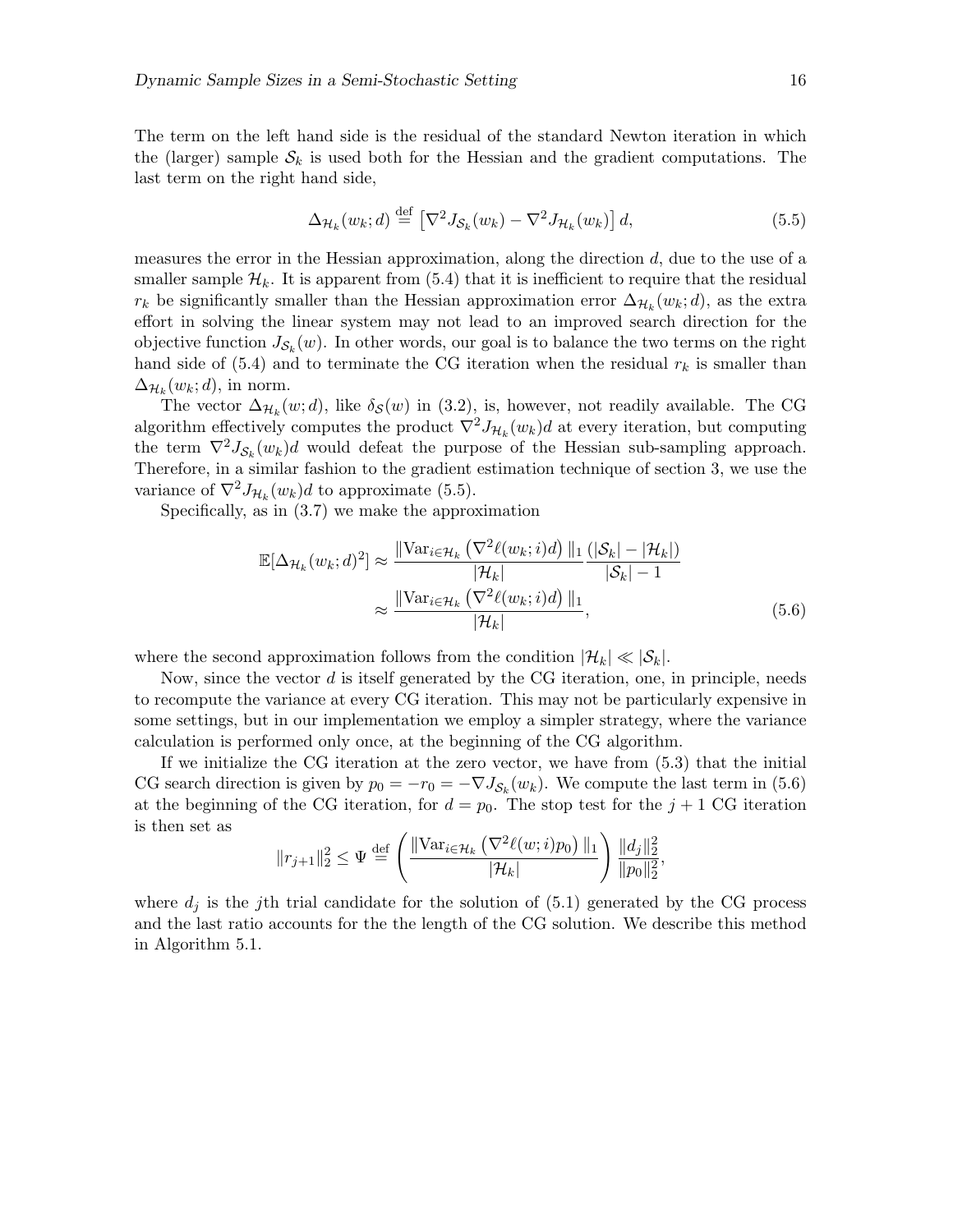Algorithm 5.1: Modified Conjugate Gradient Method for Problem (5.1) Set  $d_0 = 0$ ,  $\Psi = 0$ . Compute  $r_0 = \nabla J_{\mathcal{S}_k}(w_k)$ , set  $p_0 = -r_0$ ,  $j = 0$ While Residual Convergence Test has not been met, i.e.  $||r_j||_2^2 > \Psi$ 1. Compute  $s_j = \nabla^2 J_{\mathcal{H}_k}(w_k) p_k$ If  $j = 0$ , compute  $\gamma = \frac{\|\text{Var}_{i \in \mathcal{H}_k}(\nabla^2 \ell(w; i)p_0)\|_1}{\|\mathcal{H}_k\| \|\mathcal{H}_k\|_1}$  $||\mathcal{H}_k|| |p_0||_2^2$ . 2. Perform CG iteration  $\alpha_j = r_j^T r_j/p_j^T s_j$  $d_{j+1} = d_j + \alpha_j p_j$  $r_{i+1} = r_i + \alpha_i s_i$  $\beta_{j+1} = r_{j+1}^T r_{j+1}/r_j^T r_j$  $p_{j+1} = -r_{j+1} + \beta_{j+1}p_j$  $i = i + 1$ 3. Update stopping tolerance:  $\Psi = \gamma ||d_j||_2^2$ End

We note that, in Algorithm 5.1, we have scaled the tolerance  $\Psi$  by the length of the solution vector computed by CG, thereby incorporating some aspect of its scale into the stop test. An additional benefit of this approach is that if the sample size is quite small, and the Hessian matrix for the sample  $\mathcal{H}_k$  is nearly singular, then the revised CG algorithm will terminate before the direction vector becomes too long.

### 5.2 Specification of the Newton-CG Algorithm

We can now describe the subsampled Hessian Newton method for minimizing the target objection function (2.2), that employs the dynamic sample strategy discussed in section 3.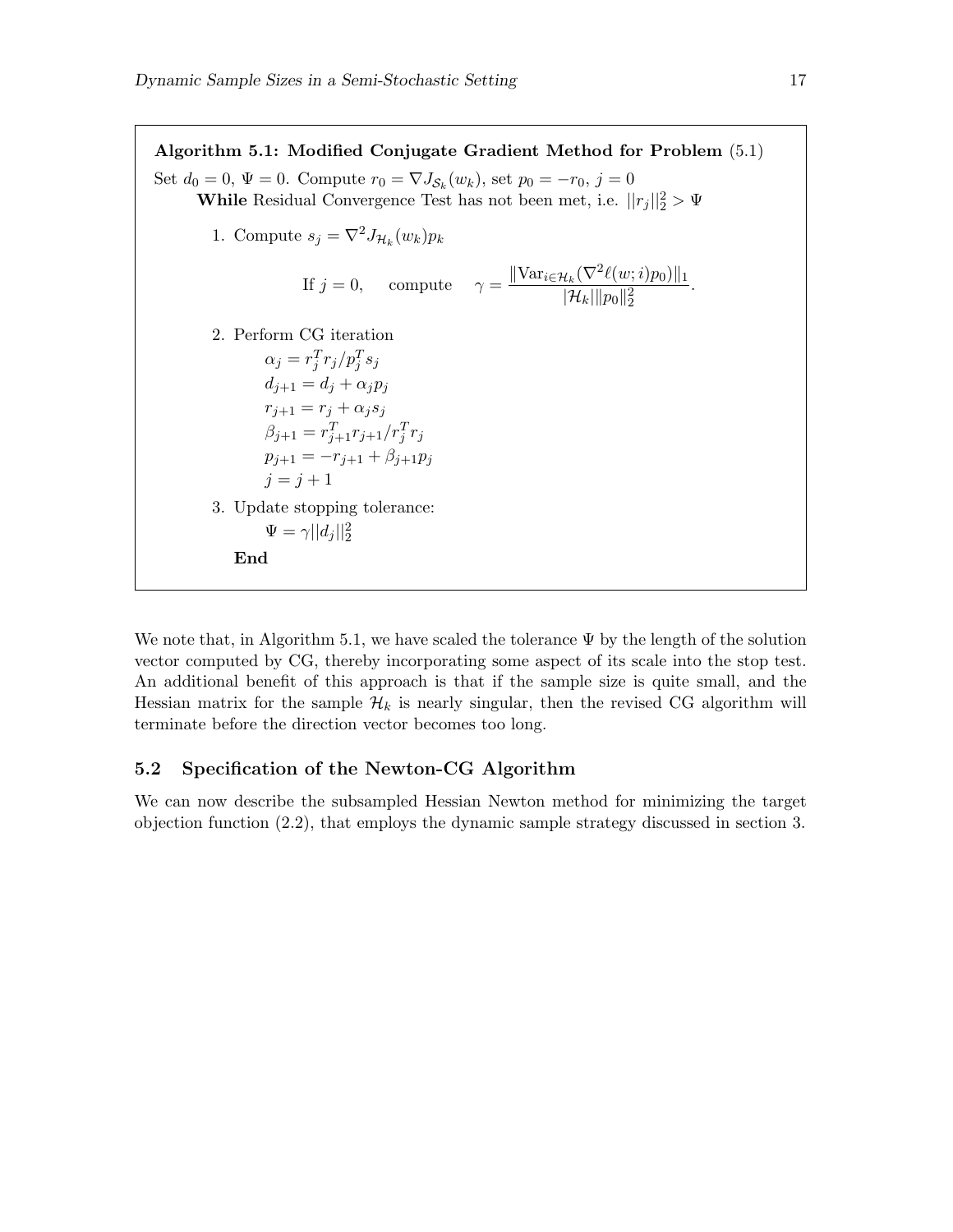Algorithm 5.2: Newton-CG Method with Dynamic Sampling Initialize: Choose an initial iterate  $w_0$ , initial samples  $\mathcal{H}_0 \subseteq \mathcal{S}_0$ , and a sampling ratio R such that  $|\mathcal{H}_0| = R|\mathcal{S}_0|$ . Choose constants  $\theta \in (0,1)$ ,  $0 < c_1 < c_2 < 1$ . Set  $k \leftarrow 0$ . Repeat until a convergence test is satisfied: 1 Compute the search direction  $d_k$  by means of Algorithm 5.1. 2 Compute a step length  $\alpha_k$  that satisfies the Wolfe conditions: 1.  $J_{\mathcal{S}_k}(w_k + \alpha_k d_k) \leq J_{\mathcal{S}_k}(w_k) + c_1 \alpha_k \nabla J_{\mathcal{S}_k}(w_k)^T d_k$ 2.  $\nabla J_{\mathcal{S}_k}(w_k + \alpha_k d_k)^T d_k \ge c_2 \nabla J_{\mathcal{S}_k}(w_k)^T d_k.$ 3 Define the new iterate:  $w_{k+1} \leftarrow w_k + \alpha_k d_k$ . 4 Increment the counter  $k \leftarrow k + 1$ . 5 Choose a sample  $S_k$  such that  $|S_k| = |S_{k-1}|$ . 6 If condition (3.9) is not satisfied, augment  $S_k$  using formula (3.12). 7 Select a sample  $\mathcal{H}_k \subseteq \mathcal{S}_k$ , such that  $|\mathcal{H}_k| = R|\mathcal{S}_k|$ .

#### 5.3 Numerical Results

To illustrate the benefits of dynamic sampling, we report results of Algorithm 5.2 on the supervised learning speech recognition problem described in [7], which was modeled using a multi-class logistic function. The objective function  $J$  is represented as a negative loglikelihood function of the form

$$
J(w) = -\frac{1}{N} \sum_{h=1}^{N} \log \frac{\exp(w_{y_h}^T x_h)}{\sum_{i \in \mathcal{C}} \exp(w_i^T x_h)}
$$
(5.7)

The goal in this speech recognition problem is to determine the parameter  $w$  that maximizes the probability of correct classification over the training set, and this is achieved by minimizing (5.7). In this expression,  $C = \{1, 2, \dots, 128, 129\}$  denotes the set of all class labels;  $y_h \in \mathcal{C}$  is the class label associated with data point h;  $x_h$  is the feature vector for data point h; and w is a parameter vector of dimension  $|\mathcal{C}| \times |F| = 10, 191$ , where  $|F| = 79$ is the number of feature measurements per data point. In  $(5.7)$   $w<sub>i</sub>$  denotes the parameter sub-vector for class label i. The number of training points is  $N = 168776$ , and the number of parameters, is  $m = 10191$ . The training set was provided by Google.

This problem is small enough to be run on a workstation, but sufficiently complex to be representative of production-scale speech recognition problems. We tested Algorithm 5.2 against a variant that we call Algorithm 5.2-Static, in which  $|\mathcal{S}_k|$  is constant for all k, i.e., the same sample size is employed at every iteration for function and gradient evaluations.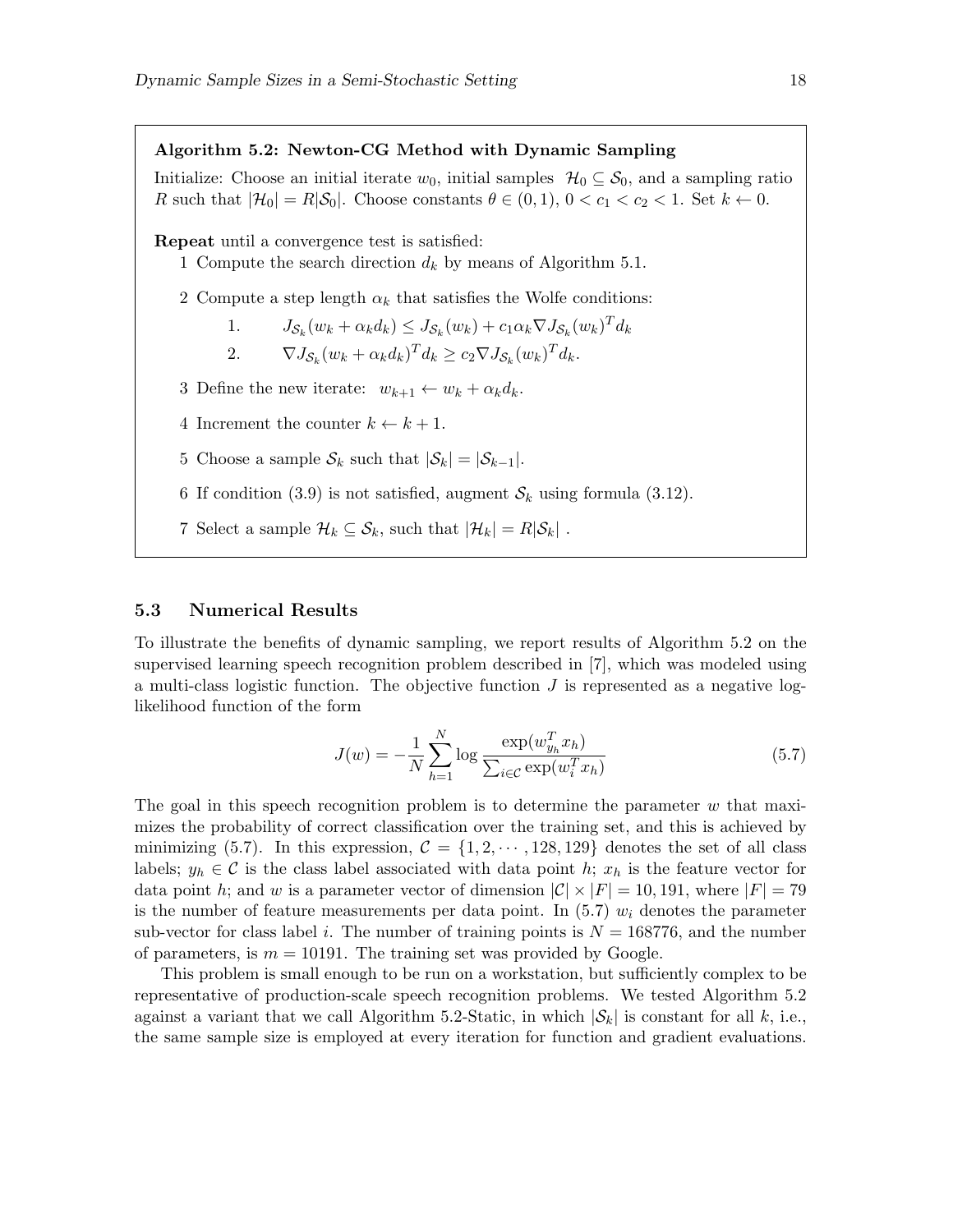In both variants, the Hessian ratio (5.2) is  $R = 0.1$ . Algorithm 5.2 employs an initial sample  $\mathcal{S}_0$  of size 1% of the total training set, and the parameter in (3.9) is  $\theta = 0.5$ . In summary, both variants implement a subsampled Hessian Newton-CG method; Algorithm 5.2-Static is the method proposed in [7], using a fixed CG limit of 10 iterations, whereas Algorithm 5.2 is a refinement that allows a dynamic increase in the sample  $S_k$ , in addition to the dynamic CG control.

Figure 5.1 displays the results of the comparative experiments in which Algorithm 5.2- Static is run with two values for the (fixed) sample size  $|\mathcal{S}_k|$ , namely  $|\mathcal{S}_k| = N$  and  $|\mathcal{S}_k| = 0.05N$ . The horizontal axis plots the number of accessed data points, which is a representative measure of total computing time on a single machine; it takes into account function, gradient, and Hessian-vector products (see [7]). Instead of plotting the objective function J, which is a negative log likelihood function, the vertical axis plots the corresponding probability of correct classification, defined as  $\exp(-J(w))$ , so that the problem is presented in Figure 5.1 as a maximization problem. The gains obtained by using a dynamic sample size strategy are apparent in this experiment.



Figure 5.1: Comparison of Algorithm 5.2 (Dynamic) and Algorithm 5.2-Static, the latter with  $|\mathcal{S}_k|$  equal to 100% and 5% of the training set size N

Next, we present data to measure the accuracy of the sample variances used in Algorithm 5.2,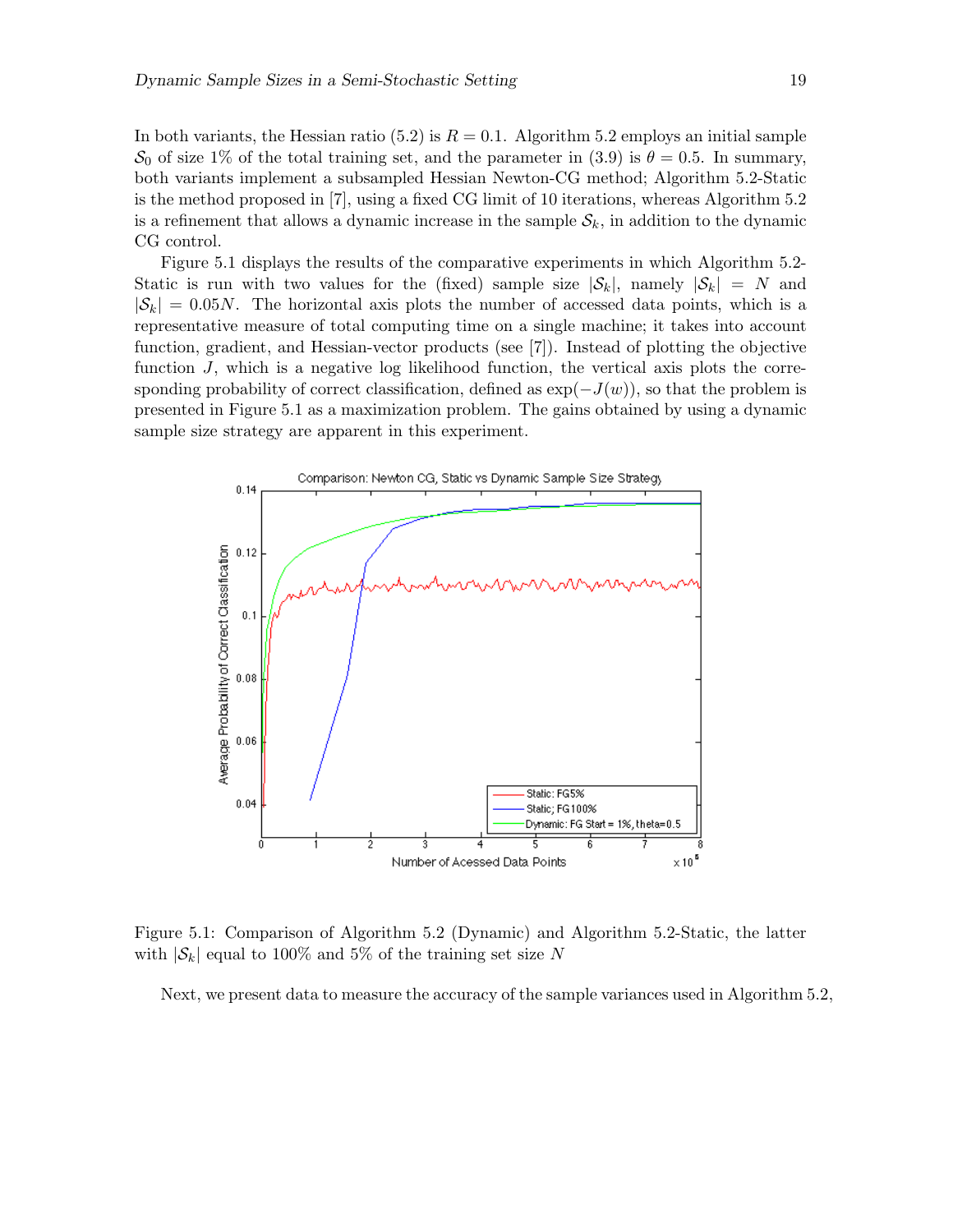for this test problem. In Table 5.1, we report the values of the following quantities:

$$
A: \frac{\|\text{Var}_{i \in S}(\nabla \ell(w; i))\|_1}{|\mathcal{S}|} B: \frac{\|\nabla J_{\mathcal{S}_k}(w) - \nabla J(w)\|_2^2}{\|\nabla u_{i \in \mathcal{H}_k}(\nabla^2 \ell(w_k; i) \nabla J_{\mathcal{S}_k}(w_k))\|_1} Y: \frac{\|\text{Var}_{i \in \mathcal{H}_k}(\nabla^2 \ell(w_k; i) \nabla J_{\mathcal{S}_k}(w_k))\|_1^2}{\|\nabla J_{\mathcal{S}_k}(w_k) - \nabla^2 J_{\mathcal{H}_k}(w_k)\|_2^2} Z: \frac{\|\nabla^2 J_{\mathcal{S}_k}(w_k) - \nabla^2 J_{\mathcal{H}_k}(w_k)\|_2^2}{\|\nabla J_{\mathcal{S}_k}(w_k)\|_2^2}
$$

In the light of the discussion in Section 3, we would like to observe whether the sample variance A is a reasonably good estimator for the error in the gradient, denoted by B. Similarly, based on the discussion in this section, we would like to compare quantities Y and Z.

| Iter: $k$      | A           | B           | Y           | Ζ           |
|----------------|-------------|-------------|-------------|-------------|
| 1              | 0.041798576 | 0.039624485 | 0.015802753 | 0.016913783 |
| $\overline{2}$ | 0.040513236 | 0.03736721  | 0.033969807 | 0.034863612 |
| 3              | 0.036680293 | 0.035931856 | 0.027860283 | 0.019185297 |
| 4              | 0.028538358 | 0.028526197 | 0.017811839 | 0.017687138 |
| 5              | 0.02030112  | 0.01974306  | 0.015910543 | 0.014236308 |
|                |             |             |             |             |
| 13             | 0.001539071 | 0.001843071 | 0.002523053 | 0.002681272 |
| 14             | 0.000981444 | 0.001307763 | 0.0022572   | 0.002574446 |
| 15             | 0.000613751 | 0.000929579 | 0.000793887 | 0.001335829 |
| 16             | 0.000190385 | 0.00052025  | 0.000516926 | 0.00049049  |
| 17             | 0.000048608 | 0.000381851 | 0.00059497  | 0.0005979   |

Table 5.1: Analysis of Error Estimations

The table indicates that, for this test problem, the sample variances computed in the algorithm are reasonably accurate measures of the errors they estimate. We report only 17 iterations in Table 5.1 because at that point the dynamic sample strategy of Algorithm 5.2 has set  $|\mathcal{S}_k| = N$ . It is worth noting that, at that iteration, the objective function value  $\exp(-J(w_{17})) \approx 0.123$ , is close to its optimal value of 0.136. Therefore, as can be seen from Figure 5.1, most of the improvement in the objective function occurred while Algorithm 5.2 was operating in a dynamic sample regime.

In Figure 5.2, we report the effect of the parameter  $\theta$  (see (3.9)) on the performance of Algorithm 5.2. In this experiment we set  $R = 0.1$ , and tested four values of  $\theta$ . Note that as  $\theta$  increases, the algorithm becomes more tolerant to larger variances in the batch gradient  $\nabla J_{\mathcal{S}}$ , and will tend to keep a sample size longer. We observe from Figure 5.2 that larger values of  $\theta$  lead to an overall improvement in performance since they allow smaller sample sizes at the early iterations of the algorithm. The plots for  $\theta = 0.5$  and

.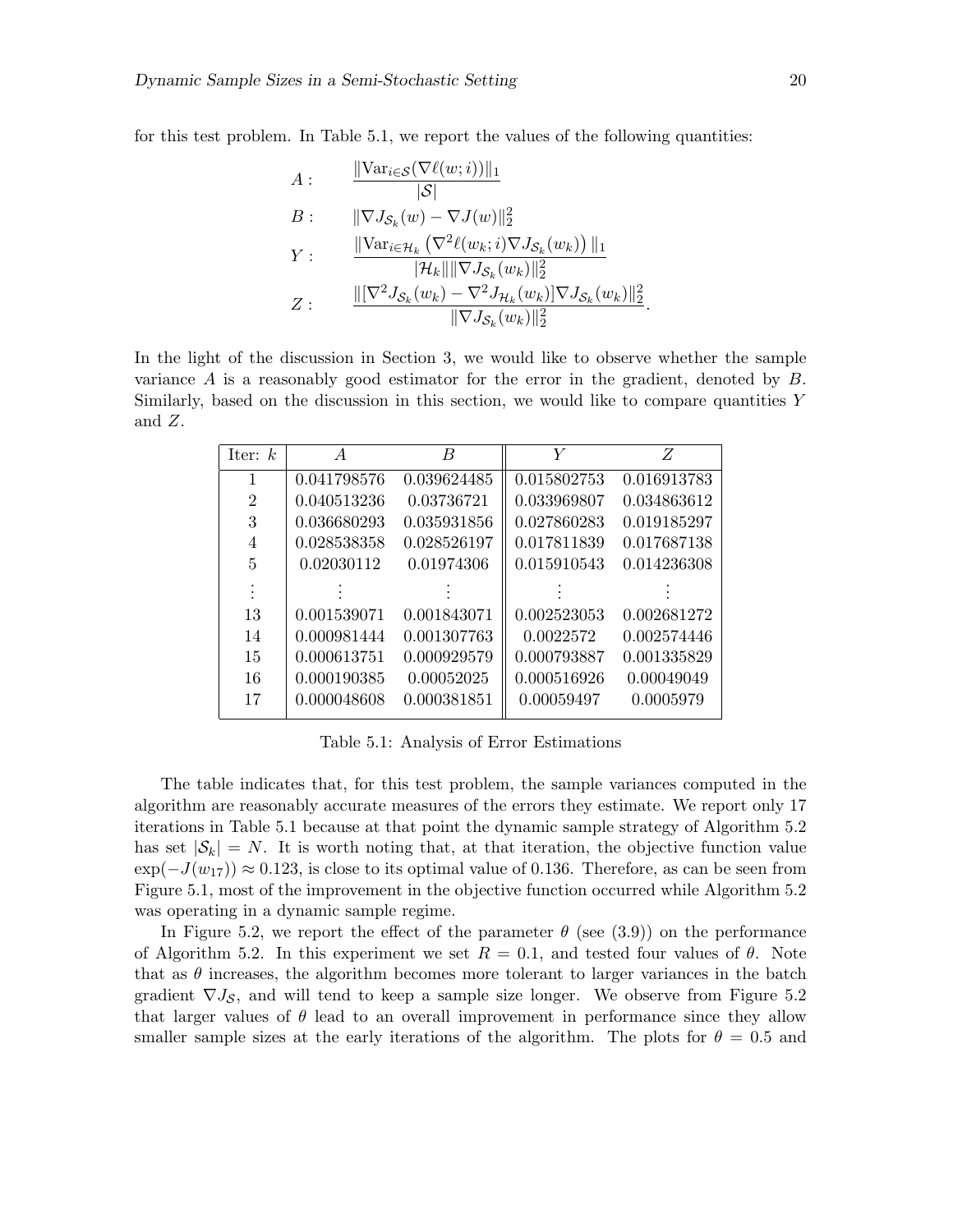

Figure 5.2: Comparison of varying  $\theta$  values for Algorithm 5.2

0.75 are almost identical, but the behavior becomes more erratic as  $\theta$  increases, as observed in the jagged line for  $\theta = 0.75$ . This is to be expected; although the increased flexibility allowed for accelerated performance in the early iterations, tolerating larger deviations in the approximate gradient is more likely to result in steps that do not yield progress in the target objective  $J(w)$ .

# 6 A Newton-CG Method for  $L_1$  Regularized Models

Statistical learning models involving a very large number of parameters often benefit from the inclusion of an  $L_1$  regularization term that forces some of these parameters to be zero. In this section, we describe a subsampled Hessian Newton-CG method for problems of this kind, in which the objective function (2.2) is replaced by

$$
F(w) = \frac{1}{N} \sum_{i=1}^{N} l(f(w; x_i), y_i) + \nu \|w\|_1 = J(w) + \nu \|w\|_1,
$$
\n(6.1)

where  $\nu > 0$  is a (fixed) penalty parameter. Our mini-batch method chooses a subset  $S \subseteq \{1, ..., N\}$  of the training set, and applies an optimization algorithm to solve the related problem

$$
\min_{w \in \mathbb{R}^m} F_{\mathcal{S}}(w) = J_{\mathcal{S}}(w) + \nu \|w\|_1,
$$
\n(6.2)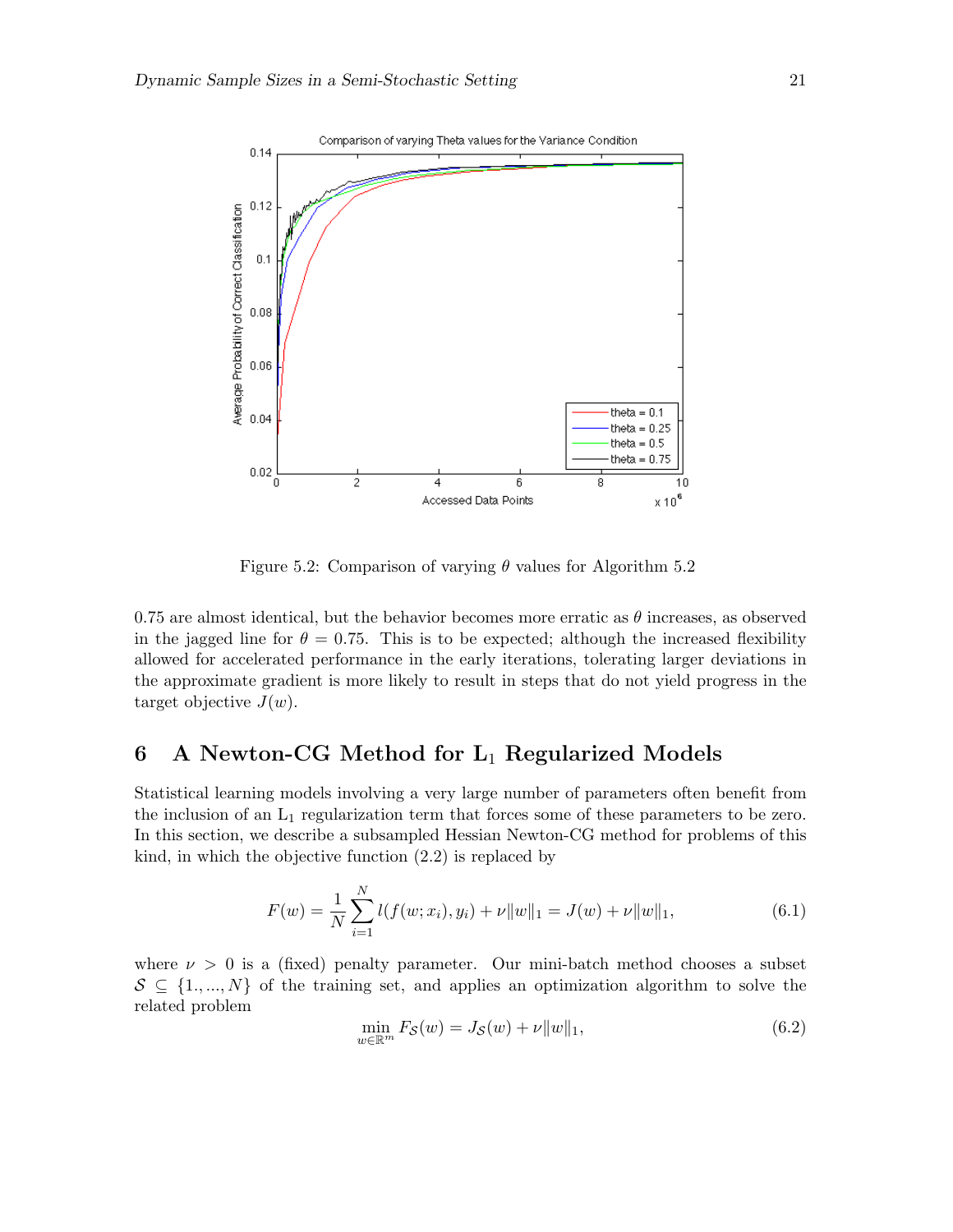where  $J_{\mathcal{S}}$  is defined in (3.1).

A variety of first-order methods have been proposed for problem (6.1) (see for example [32, 15, 12, 4, 33, 14, 13]) and have proven to be very effective for many online applications. In keeping with the main theme of this paper, however, we consider only methods that incorporate second order information about the objective function and operate in a minibatch setting. For simplicity, we assume in this section that the sample size  $|\mathcal{S}|$  is fixed, so that we can focus on the challenges that arise in the design of a Hessian-free Newton method for the nonsmooth problem (6.1). (An extension of our method to the case when the sample size  $|\mathcal{S}|$  changes at every iteration is the subject of a future paper.)

The proposed algorithm consists of two phases: an active-set prediction phase and a subspace minimization phase. The prediction phase estimates the variables that are zero at the solution, and identifies an active orthant where the subspace minimization is to take place. (Note that the objective  $(6.1)$  is smooth when restricted to any orthant in  $\mathbb{R}^m$ .) The subspace phase then minimizes a quadratic model of the objective function over the variables that are not active, to determine a direction along which progress in the objective can be made. A projected backtracking line search is performed to ensure that the new iterate remains in the same orthant as the current iterate, and yields a reduction in the objective  $F_{\mathcal{S}}$ . The subspace phase plays the dual role of accelerating convergence toward the solution while promoting the fast generation of sparse solutions.

There are several ways of implementing the two phases of the algorithm. One could employ iterative shrinkage [12] or the gradient projection method [24, 5] for the prediction phase; in this paper we chose a special form of the latter. For the subspace phase, one could minimize  $F_S$  [17, 9] instead of a quadratic model of this function [8, 20], but we choose to work with a model due to the high cost of evaluating the objective function.

#### 6.1 Derivation of the Algorithm

The active-set prediction phase consists of a gradient projection search based on the subdifferential of the nonsmooth function  $F(w)$ ; more specifically on the steepest descent direction at the current iterate w. We recall that, at a given a point  $w$ , the steepest descent direction for the non-smooth convex function  $F$  is defined as the solution of the problem

$$
\min_{\|d\|_2\leq 1} \frac{dF(w+\alpha d)}{d\alpha}|_{\alpha=0}.
$$

For the function  $F_{\mathcal{S}}$  defined in (6.2), this steepest descent direction, which we denote by  $-\nabla F_{\mathcal{S}}$ , is given by

$$
[\widetilde{\nabla}F_{\mathcal{S}}(w)]^{i} = \begin{cases} \frac{\partial J_{\mathcal{S}}(w)}{\partial w^{i}} + \nu & \text{if } w^{i} > 0, \\ \frac{\partial J_{\mathcal{S}}(w)}{\partial w^{i}} - \nu & \text{if } w^{i} < 0, \\ \frac{\partial J_{\mathcal{S}}(w)}{\partial w^{i}} + \nu & \text{if } w^{i} = 0, \text{ and } \frac{\partial J_{\mathcal{S}}(w)}{\partial w^{i}} < -\nu, \\ \frac{\partial J_{\mathcal{S}}(w)}{\partial w^{i}} - \nu & \text{if } w^{i} = 0, \text{ and } \frac{\partial J_{\mathcal{S}}(w)}{\partial w^{i}} > \nu, \\ 0 & \text{otherwise,} \end{cases}
$$
(6.3)

where the superscript i indicates a component of a vector.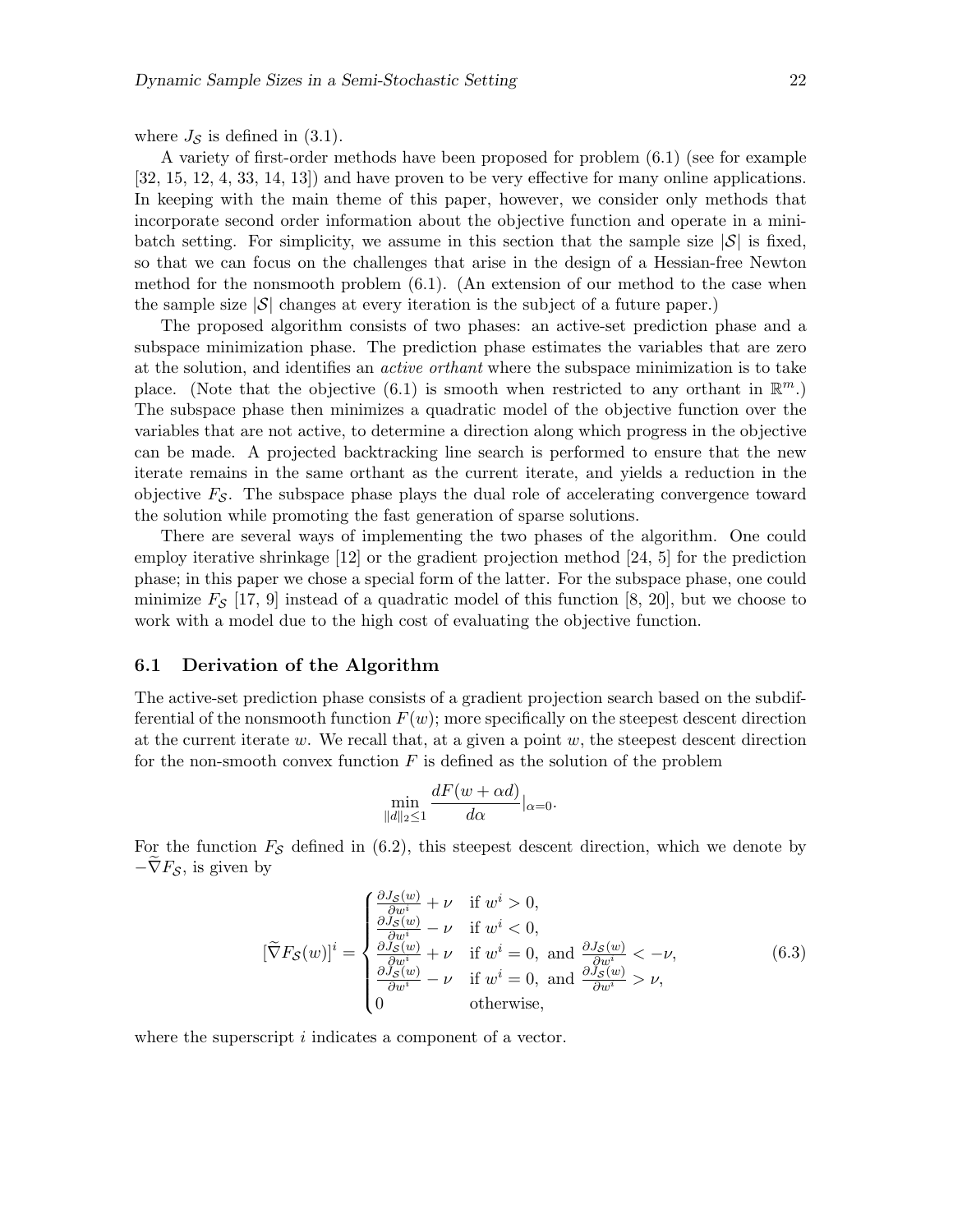To identify the working orthant at the  $k$ -th iteration, we perform an "infinitesimal" search" along the steepest descent direction, starting at the current iterate  $w_k$ . Let us define

$$
\hat{w}_k(\alpha) \stackrel{\text{def}}{=} w_k - \alpha \tilde{\nabla} F_{\mathcal{S}}(w_k), \quad \text{for } \alpha > 0.
$$
\n(6.4)

The following cases arise: (i) If  $w_k^i > 0$ , then  $\hat{w}_k^i(\alpha)$  will remain positive for sufficiently small  $\alpha$  in (6.4), and in this case the active orthant is characterized by a positive component along the *i*th variable. If, on the other hand,  $w_k^i < 0$ , the active orthant corresponds to a negative component along the *i*th variable; (ii) When  $w_k^i = 0$  and  $\partial J_{\mathcal{S}}(w)/\partial w^i < -\nu$ , we have from (6.4) that  $\hat{w}_k^i(\alpha)$  is positive for small  $\alpha$ . Alternatively, when  $w_k^i = 0$  and  $\partial J_{\mathcal{S}}(w)/\partial w^{i} > \nu$ , then  $\hat{w}_{k}(\alpha)$  becomes negative for small  $\alpha$ ; (iii) Finally, when  $w_{k}^{i} = 0$  and  $-\nu < \partial J_{\mathcal{S}}(w)/\partial w^{i} < \nu$ , then  $\hat{w}_{k}^{i}(\alpha) = 0$ , indicating that this variable should be kept at zero.

Therefore, the orthant identified by an infinitesimal line search along the steepest descent direction is characterized by the vector

$$
z_{k}^{i} = \begin{cases} 1 & w_{k}^{i} > 0, \\ -1 & w_{k}^{i} < 0, \\ 1 & w_{k}^{i} = 0, \text{ and } \frac{\partial J_{S_{k}}(w_{k})}{\partial w^{i}} < -\nu, \\ -1 & w_{k}^{i} = 0, \text{ and } \frac{\partial J_{S_{k}}(w_{k})}{\partial w^{i}} > \nu, \\ 0 & \text{otherwise.} \end{cases}
$$
(6.5)

The significance of the vector  $z_k$  is evidenced by the fact that it defines the orthant

$$
\Omega_k = \{d : \text{sign}(d^i) = \text{sign}(z_k^i)\},\tag{6.6}
$$

and in the relative interior of  $\Omega_k$ , the function  $||w||_1$  is differentiable, with its gradient given by  $z_k$ . Those variables with  $z_k^i = 0$  constitute the active set  $\mathcal{A}_k$ , and will be kept at zero during the subspace phase, while the rest of the variables are free. Thus,

$$
\mathcal{A}_k \triangleq \left\{ i \middle| z_k^i = 0 \right. \right\} . \tag{6.7}
$$

Having identified the working orthant, the subspace minimization phase computes a solution of the following convex quadratic problem

$$
\min_{d \in \mathbb{R}^m} \ m_k(d) \stackrel{\text{def}}{=} F_{\mathcal{S}_k}(w_k) + \widetilde{\nabla} F_{\mathcal{S}_k}(w_k)^T d + \frac{1}{2} d^T \nabla^2 J_{\mathcal{H}_k}(w_k) d \tag{6.8}
$$

$$
\text{s.t. } d^i = 0, \ i \in \mathcal{A}_k. \tag{6.9}
$$

As in the previous section, the sample  $\mathcal{H}_k$  used for the Hessian is chosen to be much smaller than the sample  $S_k$  used for the function and gradient. The minimization of the model  $m_k(d)$  is performed by means the Hessian-free Newton-CG method, i.e., by applying the CG method to the linear system

$$
\left[Y_k^T \nabla^2 J_{\mathcal{H}_k}(w_k) Y_k\right] d^Y = -Y_k^T \widetilde{\nabla} F_{\mathcal{S}_k}(w_k),\tag{6.10}
$$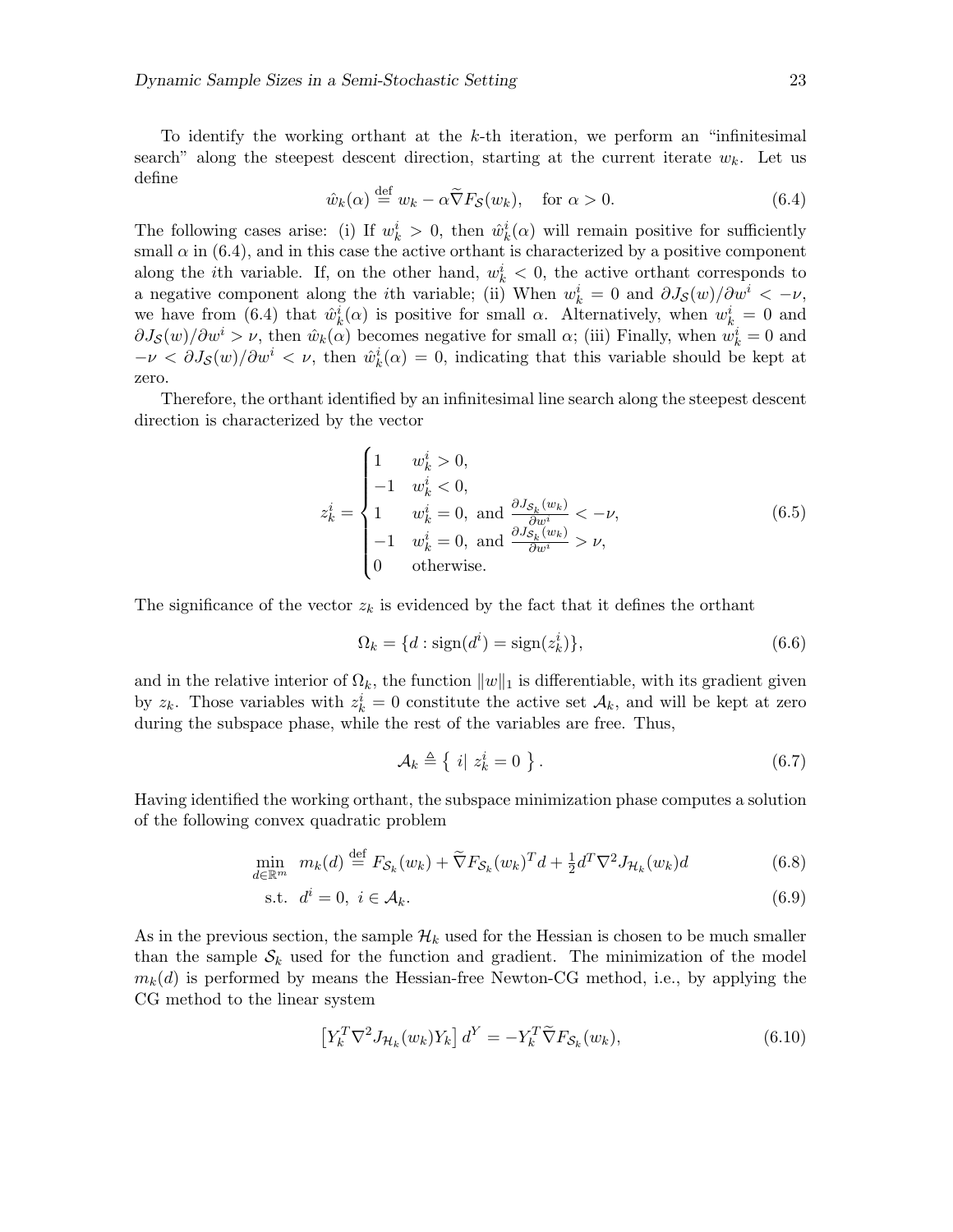where  $Y_k$  is a basis spanning the space of free variables, and  $d^Y$  is a vector of length  $n-|\mathcal{A}_k|$ . Specifically, we define  $Y_k$  to be the  $n \times (n - |\mathcal{A}_k|)$  matrix where each column has a 1 in the position of a given free variable and a 0 elsewhere. Given the approximate solution of (6.10)  $d^Y$ , we define the search direction of the algorithm to be  $d_k = Y_k d^Y$ .

Next, we perform a projected backtracking line search, as follows. Let  $P(\cdot)$  denote the orthogonal projection onto the orthant  $\Omega_k$ . Thus,

$$
P(w^{i}) = \begin{cases} w^{i} & \text{if sign}(w^{i}) = \text{sign}(z_{k}^{i}) \\ 0 & \text{otherwise.} \end{cases}
$$
 (6.11)

The line search computes a steplength  $\alpha_k$  to be the largest member of the sequence 1,  $1/2$ ,  $1/4$ , ... such that

$$
F_{\mathcal{S}_k}(P[w_k + \alpha_k d_k]) \leq F_{\mathcal{S}_k}(w_k) + \sigma \widetilde{\nabla} F_{\mathcal{S}_k}(w_k)^T (P[w_k + \alpha_k d_k] - w_k), \tag{6.12}
$$

where  $\sigma \in (0,1)$  is a given constant. The new iterate is defined as  $w_{k+1} = P[w_k + \alpha_k d_k]$ . This method is summarized in Algorithm 6.1

While the orthant identified at every iteration of Algorithm 6.1 coincides with that generated by the OWL method [2], the two algorithms differ in two respects. In the subspace minimization phase, OWL computes a limited memory BFGS step in the space of free variables, while Algorithm 6.1 employs the subsampled Hessian Newton-CG method. The second difference between the two algorithms, is that the OWL algorithm performs an *alignment* of the subspace step  $d_k$  with the steepest descent direction (6.3) by resetting

$$
[d_k]^i \leftarrow \begin{cases} [d_k]^i & \text{if sign}([d_k]^i) = \text{sign}([-\tilde{\nabla}F_{\mathcal{S}_k}(w_k)]^i), \\ 0 & \text{otherwise} \end{cases} \tag{6.14}
$$

at every iteration. The alignment is motivated by the need to achieve global convergence properties, but our computational experience indicates that it slows down the iteration. Moreover, the convergence proof given in [2] is not correct, due to an invalid assumption made in Proposition 4. A simple counter-example can be constructed that contradicts this assumption, based on the non-expansive property of projections and the realignment step. Since there are more appropriate mechanisms for guaranteeing convergence, as we explain at the end of section 6.2, we have omitted the alignment procedure (6.14) in our algorithm.

#### 6.2 Numerical Tests

To assess the effectiveness of Algorithm 6.1, we test it on a larger version of the speech recognition problem described in section 5.2. The new problem has  $N = 191607$  training points and  $m = 30315$  parameters in w. This problem was chosen to admit a useful sparse solution: while the training set is only 14% larger than that used in section 5.2, there are almost 3 times more parameters. We compare the following two methods in Figures 6.1 and 6.2: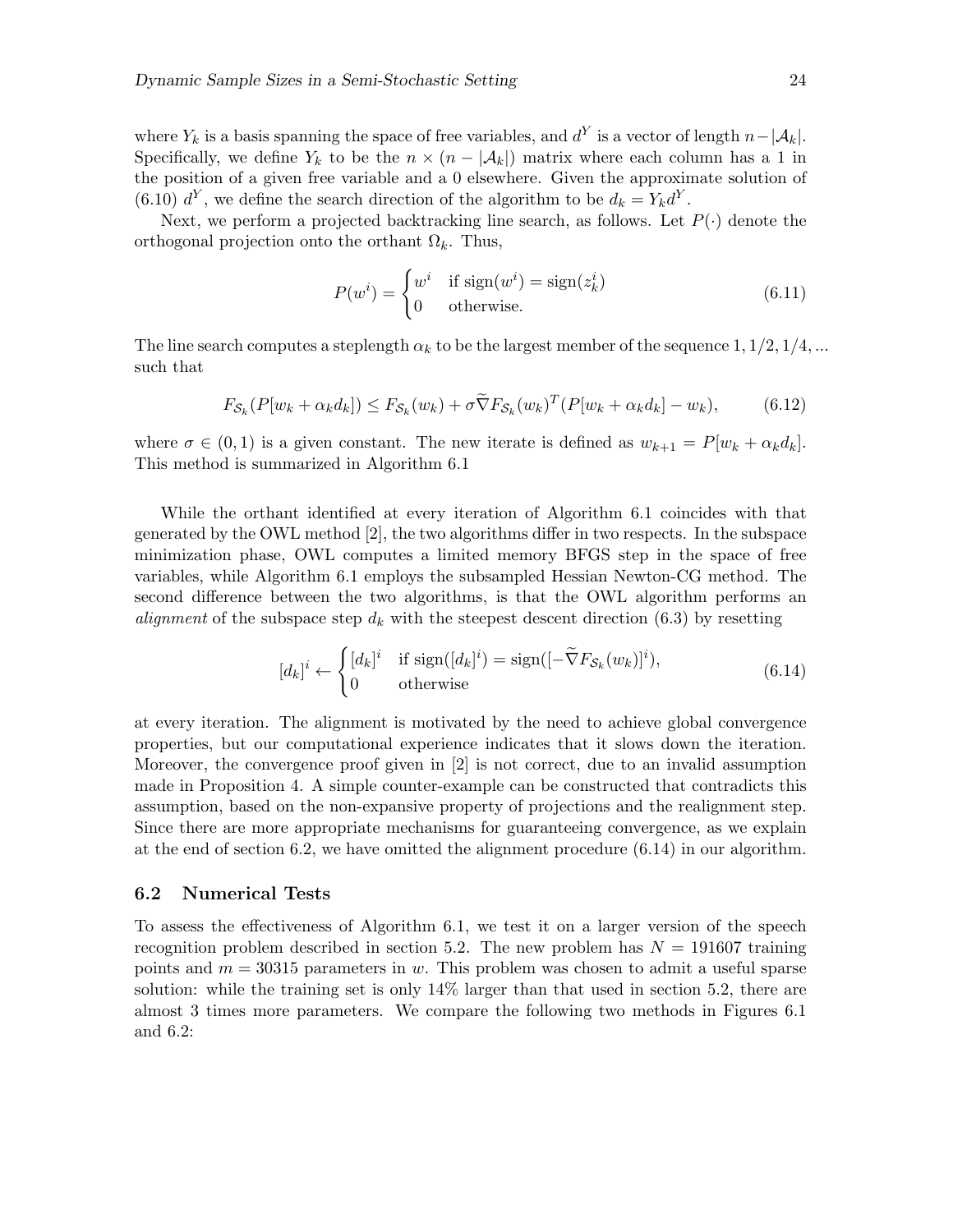#### Algorithm 6.1: Newton-CG Algorithm for Solving Problem (6.1)

Initialize: Choose an initial iterate  $w_0$ , constants  $\eta, \sigma \in (0,1)$ , a CG iteration limit max<sub>cg</sub>, the regularization constant  $\nu > 0$  and initial samples  $\mathcal{H}_0$  and  $\mathcal{S}_0$  such that  $|\mathcal{H}_0| < |\mathcal{S}_0|.$ 

- for iteration  $k = 0, \dots$ , and until a convergence test is satisfied:
	- 1. Determine the active set  $\mathcal{A}_k$  and the active orthant characterized by  $z_k$ , as given by  $(6.7)$  and  $(6.5)$ , respectively.
	- 2. Subspace Minimization Phase.
		- 2.1 Compute  $\nabla F_{\mathcal{S}_k}(w_k) = \nabla J_{\mathcal{S}_k}(w_k) + \nu z_k$ , where  $z_k$  is given in (6.5).
		- 2.2 Apply the conjugate gradient method to compute an approximate solution  $d_k$  of the linear system (6.10). The CG iteration is terminated when either  $\max_{cg}$  iterations have been performed or when the residual  $r_k$  in (6.10) satisfies

$$
r_k \leq \eta \| Y_k^T \widetilde{\nabla} F_{\mathcal{S}_k}(x_k) \|.
$$
\n(6.13)

3. Perform line search. Determine the largest value  $\alpha_k \in \{1, \frac{1}{2}\}$  $\frac{1}{2}, \frac{1}{4}$  $\frac{1}{4}, \ldots$  such that condition (6.12) is satisfied. Set

$$
w_{k+1} = P[w_k + \alpha_k d_k]
$$

where  $P$  is defined in  $(6.11)$ 

- 4. Resample the data sets  $\mathcal{H}_{k+1}$ ,  $\mathcal{S}_{k+1}$  so that  $|\mathcal{H}_{k+1}| = |\mathcal{H}_0|$  and  $|\mathcal{S}_{k+1}| = |\mathcal{S}_0|$ .
- i) The OWL algorithm using two values of the limited memory parameter, namely 5 and 20. We tested the implementation provided in LibLBFGS

http://www.chokkan.org/software/liblbfgs/

ii) The subsampled Hessian Newton L<sub>1</sub> method of Algorithm 6.1 with max<sub>cq</sub> = 10,  $R = |\mathcal{H}_k|/|\mathcal{S}_k| = 0.05$  and  $|\mathcal{S}_k| = N$ .

For both methods, the initial point is  $w_0 = 0$ . Figure 6.1 plots the objective function F, and Figure 6.2 plots the number of non-zeros in the solution  $w_k$ , both as a function CPU time (more precisely, the number of training points accessed). We observe that although Algorithm 6.1 is only moderately faster than OWL in terms of improvement in the objective function, it is much more effective at generating a sparse solution quickly.

We have mentioned that Algorithm 6.1 and the OWL method employ the same orthant identification mechanism at each iteration, but our derivation views the use of the steepest descent direction to select the orthant as a version of a gradient projection step. This has the advantage of suggesting variants of the algorithm and mechanisms for establishing global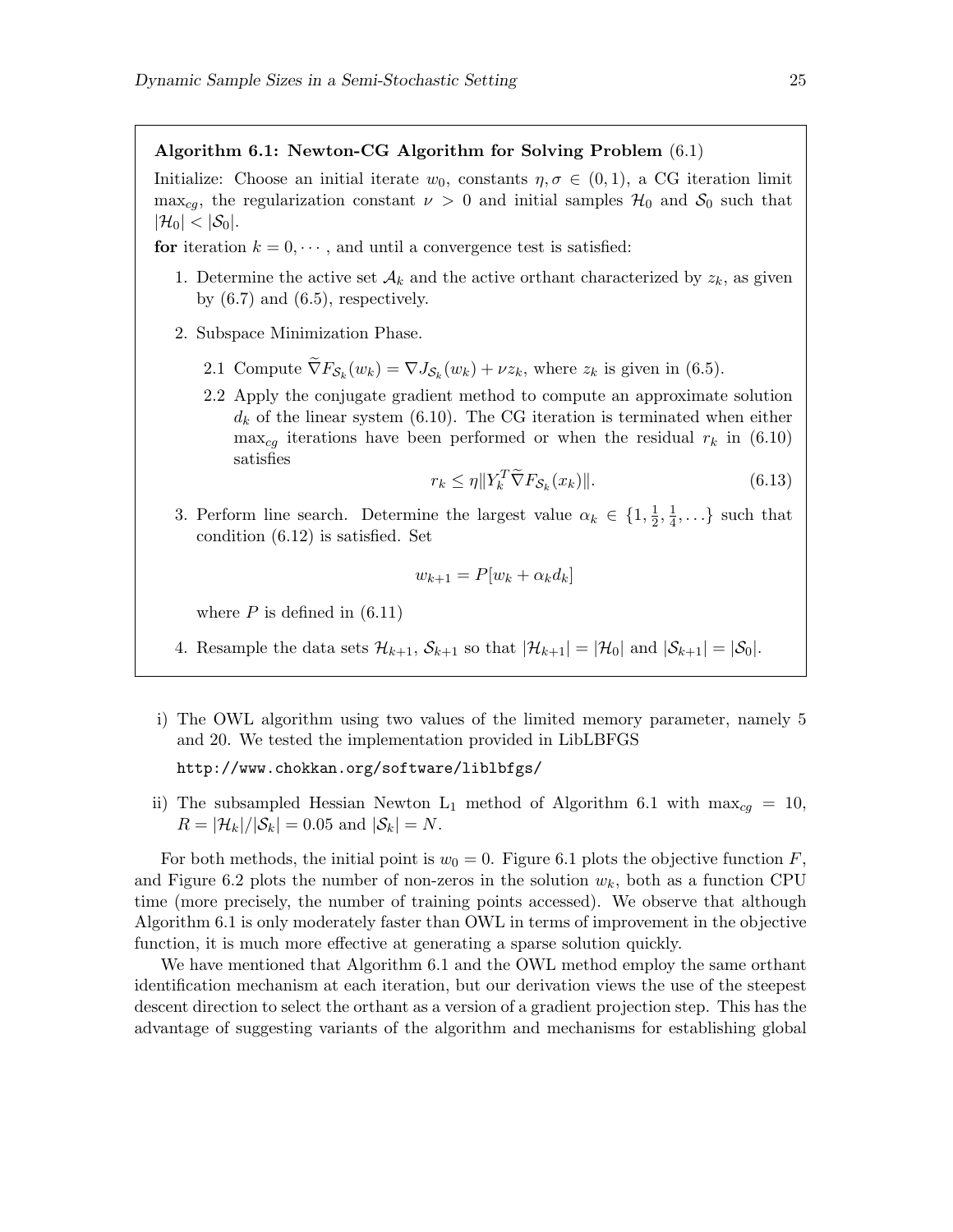

Figure 6.1: Comparison of OWL (with memory 5 and 20) and Algorithm 6.1. The vertical axis plots the objective function, and the horizontal axis, the number of accessed data points



Figure 6.2: Comparison of OWL and Algorithm 6.1. The vertical axis plots the number of non-zeros in the solution vector, and the horizontal axis, the number of accessed data points.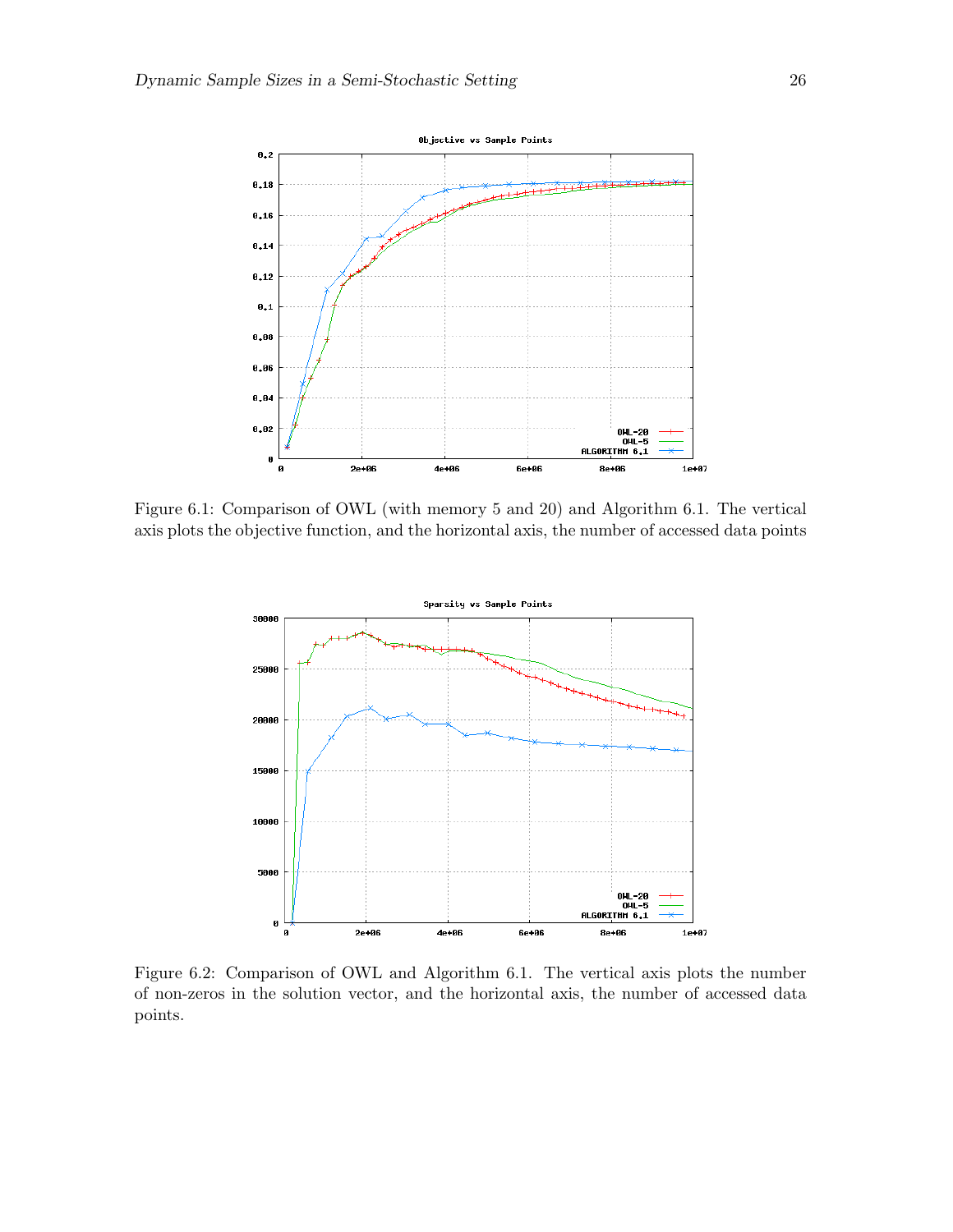convergence. For example, if the "infinitesimal" line search was replaced by a projected search in which a quadratic model was minimized, one might obtain a better prediction of the active orthant, particularly in the early stages, and one could establish convergence. The design of a more elaborate gradient projection search is, however, not simple, and we defer an investigation of this topic, as well as the design of a procedure for varying the sample size  $|\mathcal{S}_k|$ , to a future paper.

## 7 Related Work

Variable sample size methods for stochastic optimization have been a subject of previous research. Due to the dynamic nature of varying sample sizes, the traditional convergence results developed for sample average approximation require additional conditions. Shapiro and Wardi [29] present convergence results in the framework of point-to-set mappings, whereas further examination by Kleywegt et al. [19] and Shapiro and Homem-de-Mello [28] provide results that show convergence for specific classes of problems.

The premise of our dynamic sample size algorithm is to efficiently generate directions that decrease the target objective function, sufficiently often. In [27], Shapiro and Homemde-Mello follow a similar strategy, presenting a variable sample size methodology where the determination of the new increased sample size is computed using a confidence ellipsoid for the stochastic gradient estimate, denoted in this paper as  $\nabla J_{\mathcal{S}_k}(w_k)$ . However, for large scale problems, this methodology is not computationally feasible given that the sample covariance matrix is required for the determination of the confidence ellipsoid. Further, if the sample size is not large enough, the corresponding covariance matrix is poorly estimated and could result in very large values for the suggested sample size that must be safeguarded.

Alternative strategies have been proposed that are fairly diverse in the implementation of variable sample size strategies, all of which have proven convergence properties. In [18], Homem-de-Mello presents a variable sample size method that utilizes only function values, within the framework of a pure random search method. The iteration progresses, provided the samples satisfy corresponding statistical t-tests, to ensure that the algorithm can determine a good sample size. Deng and Ferris [11] construct a variable sample size methodology for simulation based optimization, where no analytical form for the function exists. Along the lines of utilizing simulation, Bastin et al. [3] also suggest a varying sample size methodology that uses Monte Carlo methods. The main strategy of this algorithm is to adapt the traditional deterministic trust-region approach to handle both stochasticity and adaptive sample sizes. The strategy for increasing the sample is quite different from the one presented in this paper; it relies on function values and a system of sample size updates analogous to update rules for trust region sizes.

### 8 Final Remarks

In conclusion, we have proposed advancements to the topic of subsampling as presented in [7]. We firstly presented a dynamic sample size gradient based strategy for solving large scale machine learning problems, using a batch optimization framework. There are two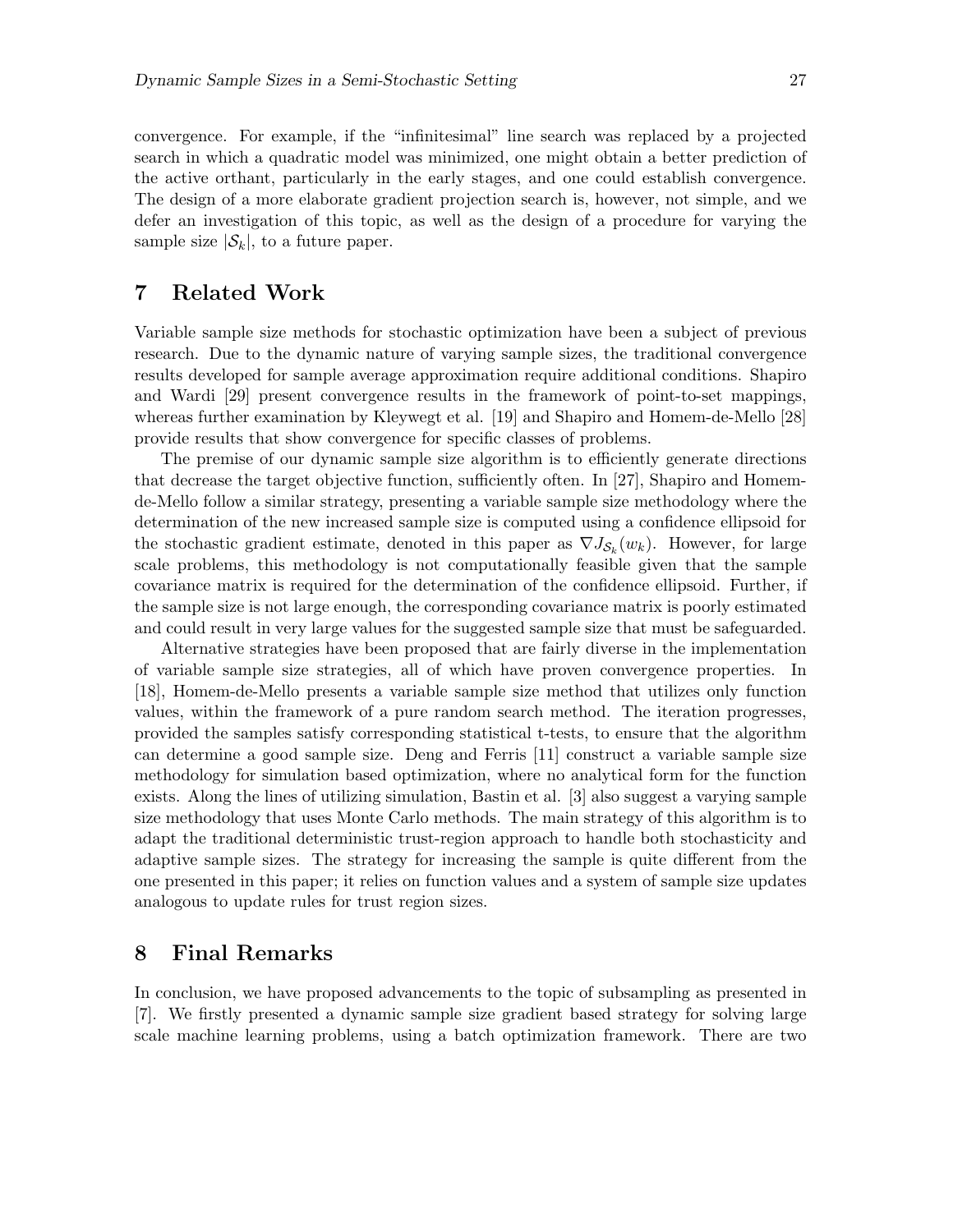components of this sampling strategy: the first being the condition as to when the sample size should increase, and the second, being the rule for choosing the new sample size. The strategic development of this sampling strategy focused on utilizing sample variance estimates to ensure that the algorithm makes sufficient progress on the target objective function. We presented convergence results for the deterministic case, as well as competitive complexity results for the stochastic case. Furthermore, we have presented numerical results using a speech recognition problem, illustrating the improved performance of our dynamic sample size strategy, in comparison to the previous sub-sampling algorithm given in [7].

The second contribution of this paper is the extension of the Hessian subsampling strategy to the L1-regularized problem. We present this strategy as a two phase method, composed of an active set identification phase using an infinitesimal line search, and a subspace minimization phase that utilizes the Hessian subsampling technique. We present numerical results for a sparse version of the speech recognition problem, and we have shown that our algorithm is able to outperform the OWL algorithm presented in [2], both in terms of sparsity and objective value.

Some questions still remain in utilizing sampling strategies for the L1 regularized problem. The use of a different active set identification mechanism, other than an infinitesimal line search, could yield a more useful subspace for performing the second minimization step. Secondly, the design of dynamic sampling techniques for evaluating the function and the gradient is a challenging endeavor in the L1 context, and remains to be explored. Further research into these questions could lead to the design of more powerful methods for solving large scale regularized problems.

Acknowledgments. The authors thank Will Neveitt for many valuable insights and suggestions, and Tito Homem-de-Mello for several useful comments on this work.

# References

- [1] A. Agarwal and J.C. Duchi. Distributed delayed stochastic optimization. Arxiv preprint arXiv:1104.5525, 2011.
- [2] G. Andrew and J. Gao. Scalable training of l 1-regularized log-linear models. In Proceedings of the 24th international conference on Machine learning, pages 33–40. ACM, 2007.
- [3] Bastin, F. , C. Cirillo, P.L. Toint. An adaptive monte carlo algorithm for computing mixed logit estimators. Computational Management Sciences, 3(1):55–79, 2006.
- [4] A. Beck and M. Teboulle. A fast iterative shrinkage-thresholding algorithm for linear inverse problems. SIAM Journal on Imaging Sciences, 2(1):183–202, 2009.
- [5] D. P. Bertsekas. On the Goldstein-Levitin-Poljak gradient projection method. IEEE Transactions on Automatic Control, AC-21:174–184, 1976.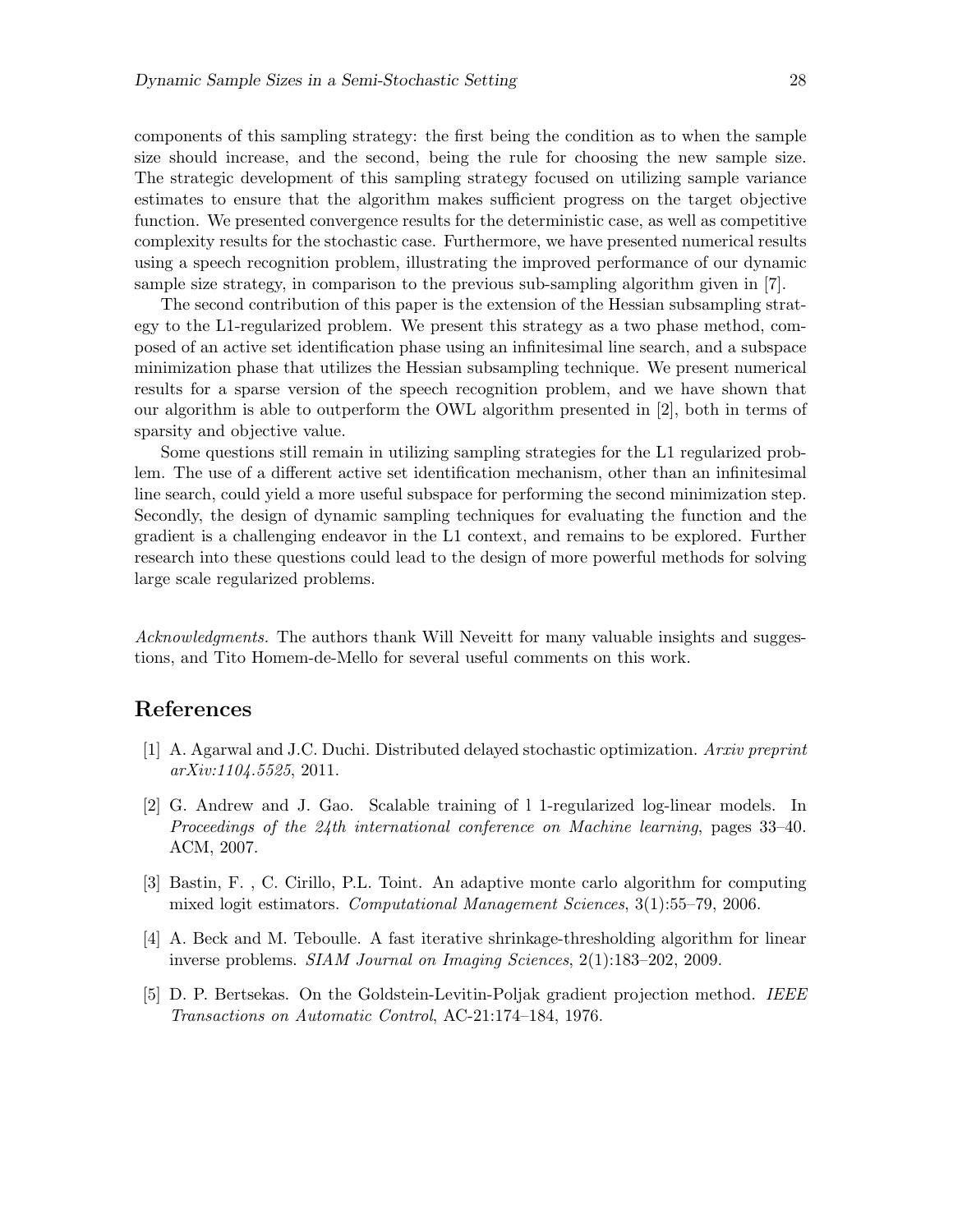- [6] Leon Bottou and Olivier Bousquet. The tradeoffs of large scale learning. In J.C. Platt, D. Koller, Y. Singer, and S. Roweis, editors, Advances in Neural Information Processing Systems 20, pages 161–168. MIT Press, Cambridge, MA, 2008.
- [7] Byrd, R., G. M Chin, W. Neveitt, and J. Nocedal. On the Use of Stochastic Hessian Information in Unconstrained Optimization. SIAM Journal on Optimization, 2011.
- [8] A. R. Conn, N. I. M. Gould, and Ph. L. Toint. A globally convergent augmented Lagrangian algorithm for optimization with general constraints and simple bounds. SIAM Journal on Numerical Analysis, 28(2):545–572, 1991.
- [9] Y.H. Dai and R. Fletcher. Projected Barzilai-Borwein methods for large-scale boxconstrained quadratic programming. Numerische Mathematik, 100(1):21–47, 2005.
- [10] O. Dekel, R. Gilad-Bachrach, O. Shamir, and L. Xiao. Optimal distributed online prediction using mini-batches. Arxiv preprint arXiv:1012.1367, 2010.
- [11] Deng, G. and M. C. Ferris. Variable-number sample-path optimization. Mathematical Programming, 117(1-2):81–109, 2009.
- [12] D.L. Donoho. De-noising by soft-thresholding. Information Theory, IEEE Transactions  $\textit{on}, \, 41(3)$ :613–627, 1995.
- [13] J. Duchi, S. Shalev-Shwartz, Y. Singer, and A. Tewari. Composite objective mirror descent. In Proceedings of the Twenty Third Annual Conference on Computational Learning Theory. Citeseer, 2010.
- [14] J. Duchi and Y. Singer. Efficient online and batch learning using forward backward splitting. The Journal of Machine Learning Research, 10:2899–2934, 2009.
- [15] M.A.T. Figueiredo, R.D. Nowak, and S.J. Wright. Gradient projection for sparse reconstruction: Application to compressed sensing and other inverse problems. Selected Topics in Signal Processing, IEEE Journal of, 1(4):586–597, 2007.
- [16] John E. Freund. Mathematical Statistics. Prentice Hall, 1962.
- [17] W. W. Hager and H. Zhang. A new active set algorithm for box constrained optimization. SIOPT, 17(2):526–557, 2007.
- [18] Homem-de-Mello, T. Variable-sample methods for stochastic optimization. ACM Transactions on Modeling and Computer Simulation, 13(2):108–133, 2003.
- [19] Kleywegt, A.J., A. Shapiro and T. Homem-de-Mello. The sample average approximation method for stochastic discrete optimization. SIAM Journal on Optimization, 12(2):479–502, 2001.
- [20] C.J. Lin, J.J. Moré, et al. Newton's method for large bound-constrained optimization problems. SIAM Journal on Optimization, 9(4):1100–1127, 1999.